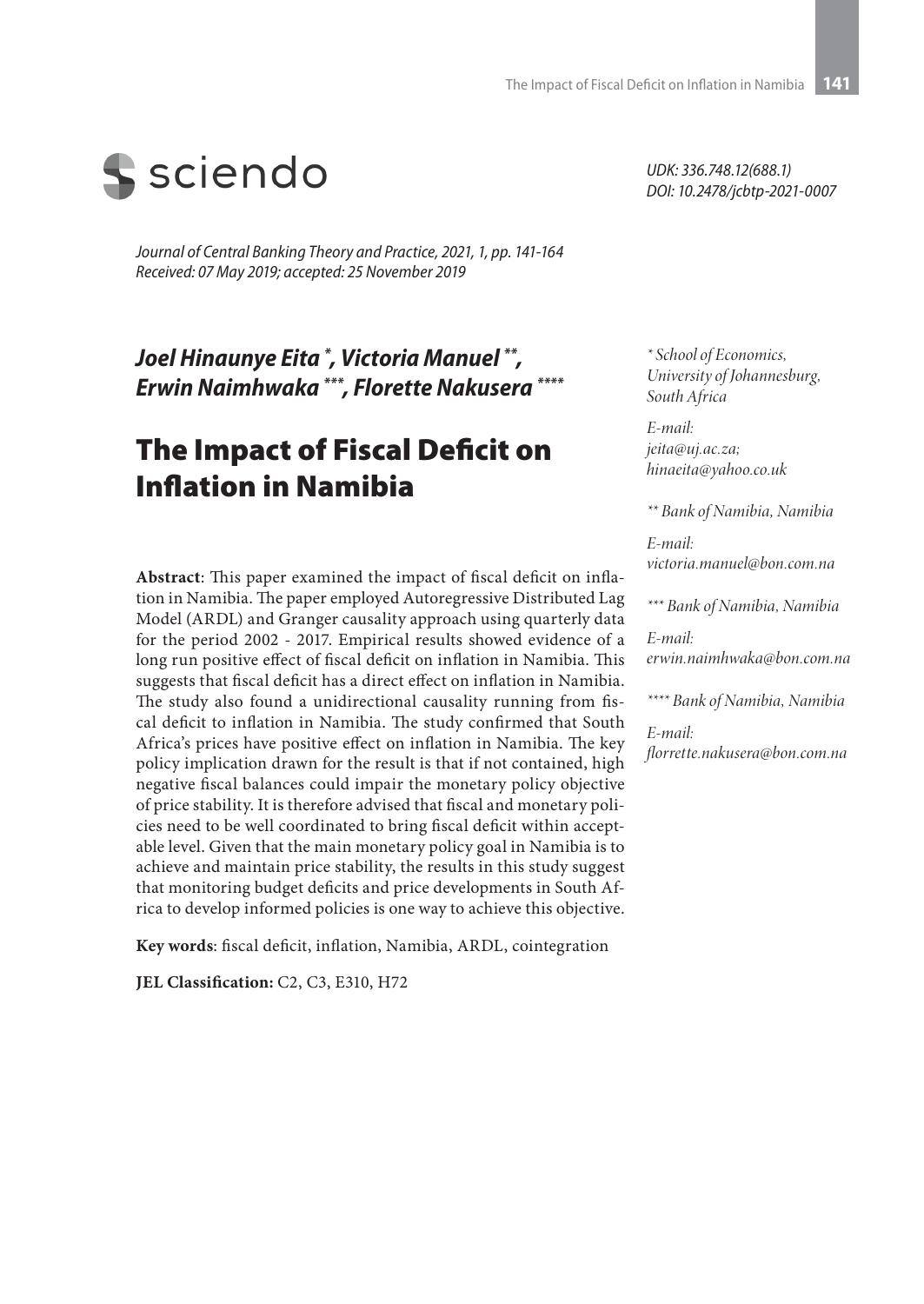# **1. Introduction**

There is a general consensus on the effect of fiscal policy on monetary policy in terms of monetization<sup>1</sup> of the deficit, but uncertain for financing through debt financing domestically or externally. Boariu & Bilan (2007) point out that monetary financing increases the price level by putting money in circulation more than normally necessary, while the debt issuance exhibits a low inflationary character. The literature thus suggests that the impact of public debt on inflation depends on how the deficit is financed as well as the level of public debt. The literature further suggests that the effect of debt issuance may further depend on whether deficit is financed through domestic or external debt (Ahmad, Sheikh, and Tariq, 2012, and Mweni, Njunguna, and Oketch, 2016).

Increasing fiscal deficit challenges and the rising public debt may increase pressure to use monetisation to finance the deficit. Excessive debt is linked with economic uncertainty and instability, forces the government to adopt financially repressive policies to control inflation in order to meet financial need with seigniorage (monetization of deficit), and reduce government spending on interest paid on debt (Mweni, Njunguna, and Oketch, 2016). This may implicate the conduct of monetary policy. It may also result in high spending and consequently high inflation, which can distort the main objective of monetary policy.

Stabilising price levels plays a critical role in determining growth of an economy. It is for that reason that monetary authorities in many countries implement monetary policies to control and contain inflation (Radukic, Markovic & Radovic, 2015). The effectiveness of monetary policy is hampered if fiscal policy becomes dominant, implying that inflation is not exclusively a monetary phenomenon. Fiscal policy tools such as government expenditure and revenue, fiscal deficit and public debt may impact inflation (Van Bon, 2015). The relationship between budget deficit and inflation has received a lot of attention; however, the relationship between public debt and inflation has been met with mixed results. The literature suggests that high fiscal deficit has economic effects, which are interrelated in many ways with inflation, capital formation, economic development and income distribution. Empirical studies on the relationship between public debt and inflation are mixed, depending on the level of economic development (developed, emerging market and developing), and level of public debt (Kocner, 2014).

<sup>&</sup>lt;sup>1</sup> Refers to the creation of money by central bank, to help finance the fiscal deficit of the Government.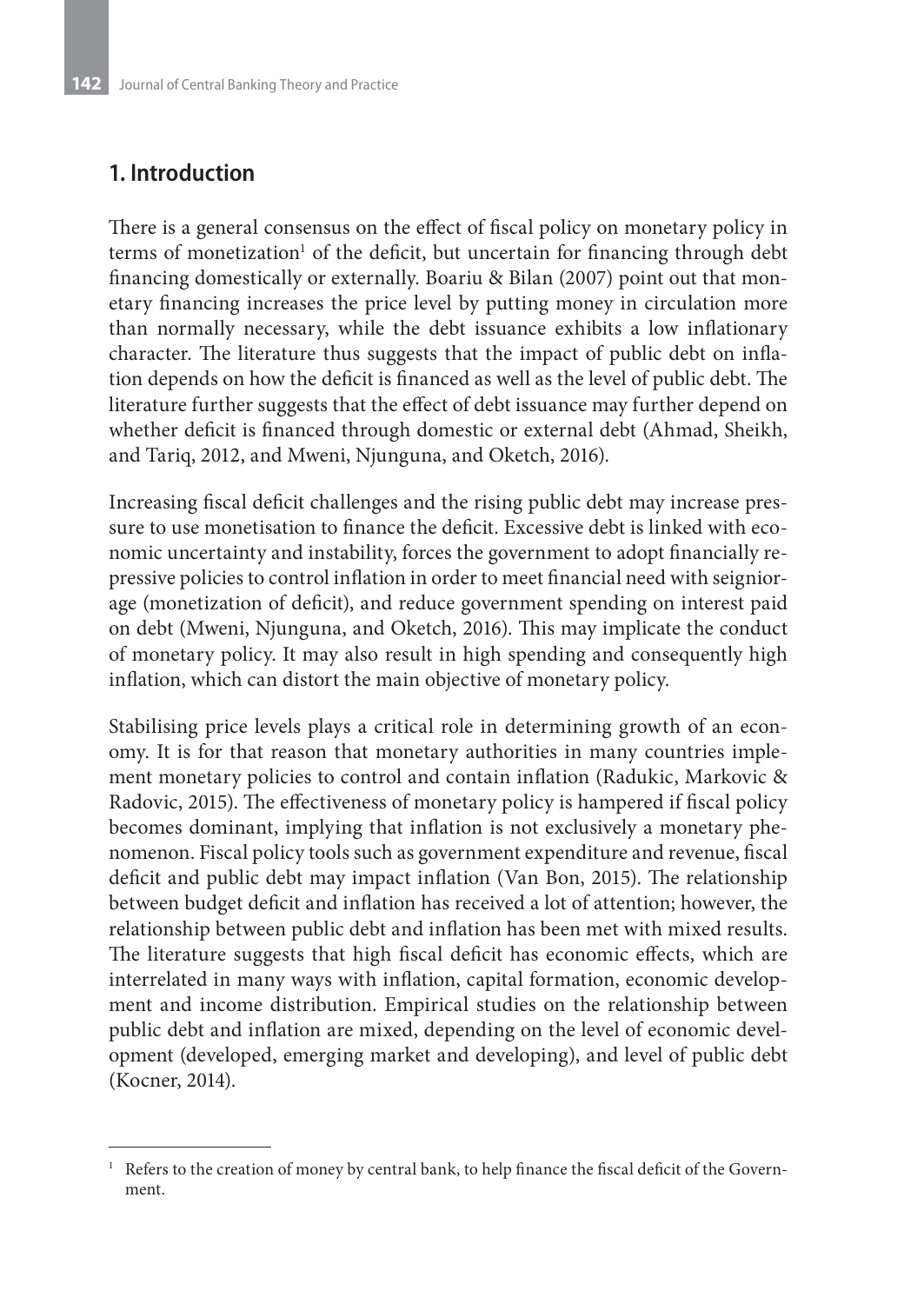Investigation of the effect of budget deficit on inflation is very important for developing economies such as Namibia. The budget deficit in Namibia has risen considerably in recent years, resulting in rapid increase in the public debt to GDP ratio. The overall fiscal balance has averaged -6.0 percent of GDP between 2013/14 and 2017/18, peaking at -8.0 percent of GDP in 2015/16. Public debt has increased from 26.5 percent of GDP in 2011/12 to 43.5 percent of GDP in 2017/18. The sharp increase has culminated in concerns about public debt sustainability in Namibia and whether the high fiscal deficit will begin to impact on the conduct of monetary policy, which is already constrained by the fixed exchange rate through the peg of the Namibia dollar to the South African Rand.

Namibia has been experiencing a budget deficit since independence, except for two periods (2006/07 to 2008/09). Over the last few years, the fiscal deficit has widened further, particularly from 2009/10 to 2016/17 fiscal year. The widening fiscal deficit has resulted in the government cutting cost under the consolidation initiative since late 2016. The consolidation measures have had a negative impact on growth and the economy is expected to stay dampened in the short term. The government is thus faced with a continuous challenge to generate enough resources to finance government expenditure and the consequent rising public debt has raised macroeconomic instability concerns. This has raised concerns of whether fiscal policy may start to dominate and counteract the effect of monetary policy.

Understanding the relationship between fiscal and monetary policies in developing economies such as Namibia is very important, particularly since monetary policy is already restricted through the exchange rate regime. Namibia's monetary policy is restrained by the Namibia Dollar being pegged to the South African Rand and inflation caused by fiscal policy may further negate the effect of monetary policy. Despite the fact that the relationship between fiscal and monetary policy is very important, empirical studies on Namibia are limited or non-existent. To our best knowledge, there are no empirical studies on the effect of fiscal deficit on monetary policy variables such as inflation in Namibia. There are two previous studies on the determinants of inflation in Namibia. These are Gaomab (1998) and Odada & Eita (2010). These studies estimated several models of inflation. However, they did not test the impact of fiscal deficit on inflation in Namibia. Undji & Kaulihowa (2015), examined the determinants of inflation in Namibia in which government expenditure was found to be one of the determinants. Although the study analysed the effect of government expenditure on inflation in the period 1993-2013, it did not capture the effect of fiscal deficit. This study will therefore test the effect of fiscal deficit on inflation and extend the analysis to the latest developments between 2008 and 2017 (when the fiscal deficit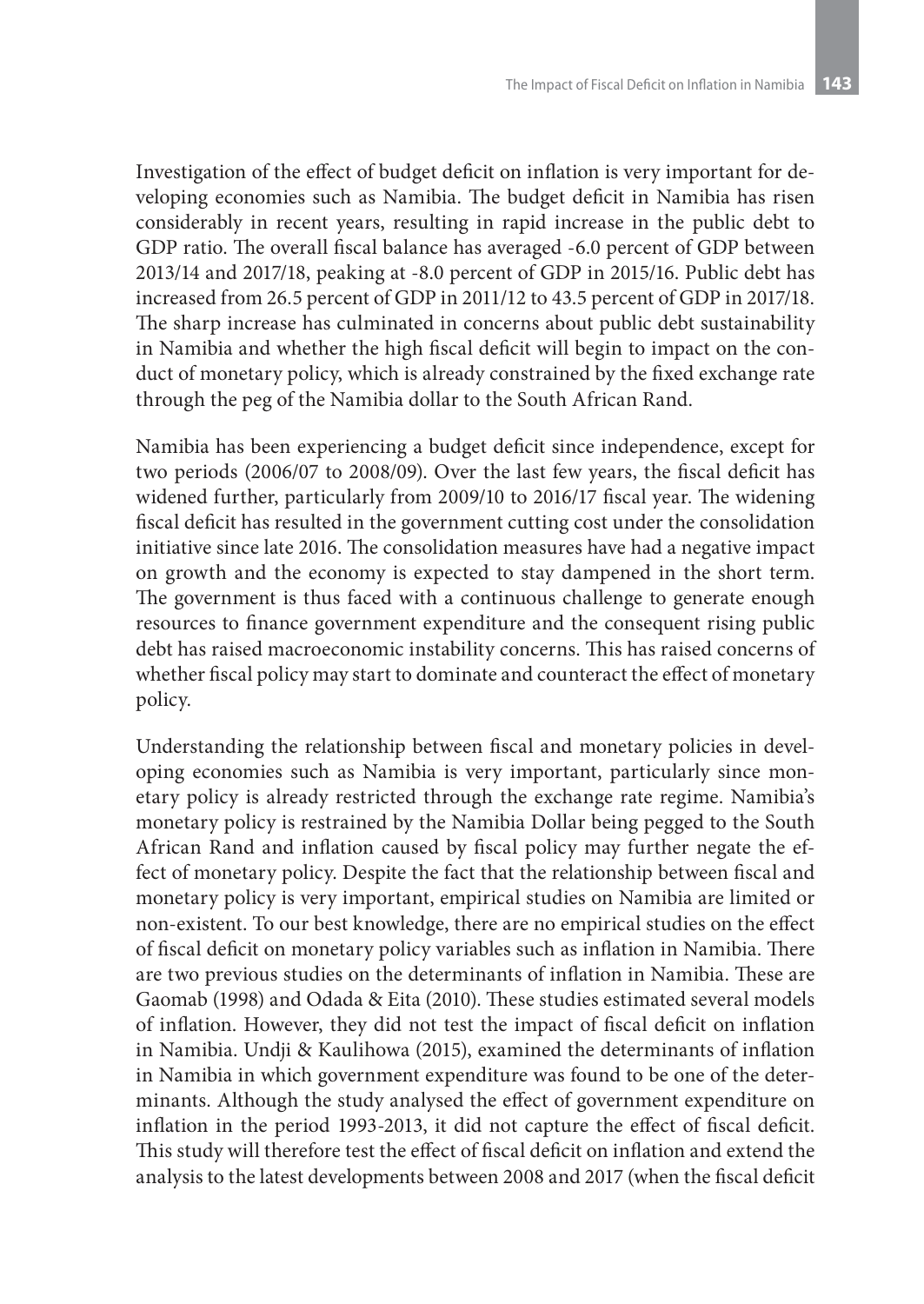expanded). This is contrary to previous studies that ignored the effect of fiscal deficit on inflation in Namibia.

In light of the above, the objective of this paper is to examine the impact of fiscal deficit (balance) on inflation in Namibia. More specifically, the paper examines the long-run and causal relationships between fiscal deficit and inflation in Namibia. The rest of the paper is structured as follows. Section 2 provides an overview of fiscal policy in Namibia. Section 3 reviews the relevant theoretical and empirical literature on fiscal deficit and its implications for monetary policy. Section 4 explains the methodology of the study, followed by section 5 which presents the empirical results. Section 6 provides an overall conclusion of the study with policy implications.

### **2. Overview of Fiscal Policy in Namibia**

A persistent increase in Government expenditure is a growing concern in Namibia. The rising public debt to support government expenditure has contributed to macroeconomic imbalances such as the widening of current account deficit during the period 2011 to 2016, and the recent downgrading of South African and Namibian economies' credit ratings.

Fiscal policy plays a very crucial role in the Namibian economy due to the fact that Namibia is a member of the Common Monetary Area (CMA). As a member of the CMA, Namibia pegged its currency (the Namibia dollar) to the South African rand on a one to one basis. The CMA is an asymmetric currency or exchange rate union because Namibia and other smaller fellow members (Eswatini and Lesotho) follow monetary policy that is determined by South Africa (although Namibia has limited monetary independence). Since independence in 1990, the government has maintained a relative fiscal discipline and upheld macroeconomic stability and balance. Such stance has served the economy well. Namibia achieved moderate to almost relatively high level of economic growth. This level of economic growth has been met with significant improvements in employment and a reduction in the incidence of poverty and inequality. However, unemployment, poverty, and inequality still remain high in Namibia.

As a result, the government has implemented and sustained different social safety net programs such as social grants to pensioners, disabled persons and vulnerable children, and recently the introduction of a food bank. The onset of the global financial crisis in 2009 has resulted in government adopting a more expansionary fiscal policy to sustain such programmes, which resulted in an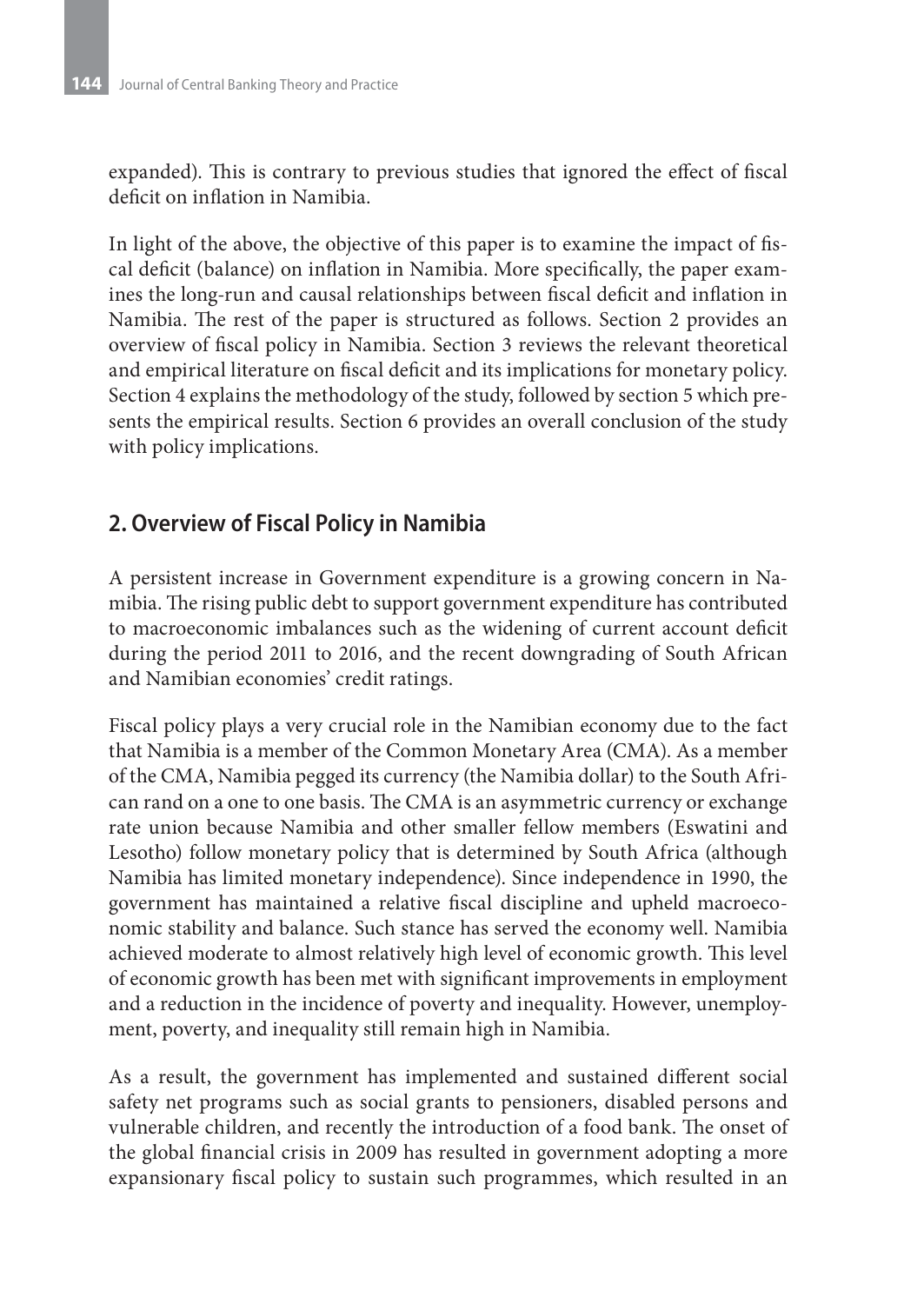increase in the public debt levels. Moreover, in its effort to increase equality and reduce poverty, the government introduced free primary and secondary education in 2016. All these programmes put extra burden on government expenditure, which ultimately has an impact on monetary policy. Government also increased expenditure in support of the country's developmental priorities and its long term development vision, Vision 2030, the national development plans (NDPs), Targeted Intervention Program for Employment and Economic Growth (TIPEEG) and the Harambee Prosperity Plan (HPP). The growth in expenditure has not been met with the same level of growth in revenue collection, which necessitated an increase in government borrowing to finance the budget deficit. Figure 1 presents Namibia's budget deficit as percentage of GDP for the period 1990 to 2018.



**Figure 1: Namibia fiscal balance as percentage of GDP**

Source: Bank of Namibia (2018)

Figure 1 shows that Namibia's government budget deficit as percentage of GDP generally remained lower since independence in 1990 despite a relatively higher deficit in 2015/16. Government deficit as a ratio to GDP has been less than 6.0 percent from 1990/91 to 2003/04, but increased to levels in excess of 7.0 percent in 2011/12 and 2015/16. The overall fiscal deficit in Namibia averaged to about 2.0 percent of GDP between 2000/01 and 2013/14, and about 6.5 percent between 2014/15 and 2017/18. The lowest budget deficit as percentage of GDP recorded for the past 10 years was 0.1 percent in 2005/06 and 2012/13, while the highest was 8.0 in 2015/16. The wider fiscal deficits during this period were mainly due to increases in public expenditure compared to revenue, which resulted in government cutting costs under the consolidation initiative since late 2015/16 fiscal year.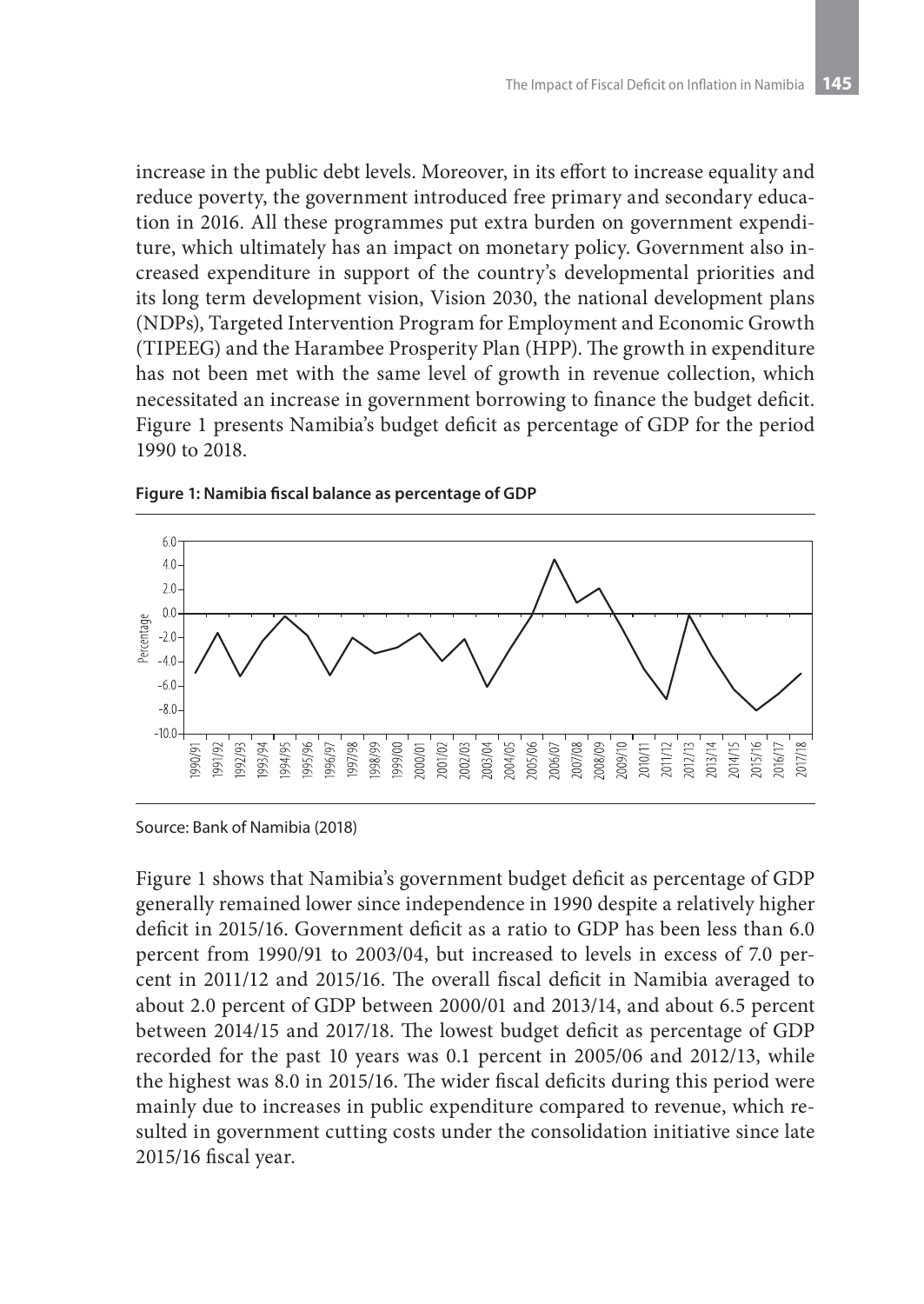The budget deficit in Namibia has been largely financed from the domestic market rather than external sources. The total government debt has been on the rise since 2012/13, reaching the highest share of 41.3 percent of GDP in 2017/18. This ratio is above the benchmark of 35 percent debt to GDP ratio in Namibia and below the 60 percent benchmark for SADC. Although the largest share of deficit financing was sourced domestically, external financing as a share of GDP increased sharply during the period 2015 to 2017.

Despite running budget deficits, the Namibian government has not borrowed from the central bank to finance its deficit. A closer look at the domestic government financing by type of source reveals that government borrows more from the banking sector as well as other depository corporation (ODC) and other domestic financing institutions, which comprises of non-banking institutions, public non-financial institutions, state and local government as well as social security. Namibia has hardly used central bank borrowing as a source of financing except for 2015Q1 (Figure 2). The limited borrowing from central bank is reinforced by the restrictions from Common Monetary Area (CMA) agreement, which require maintenance of a one to one exchange rate with the South African rand and having national currency issued by the central bank to be fully backed by foreign reserves (Wang et al 2007).





Source: Bank of Namibia (2018)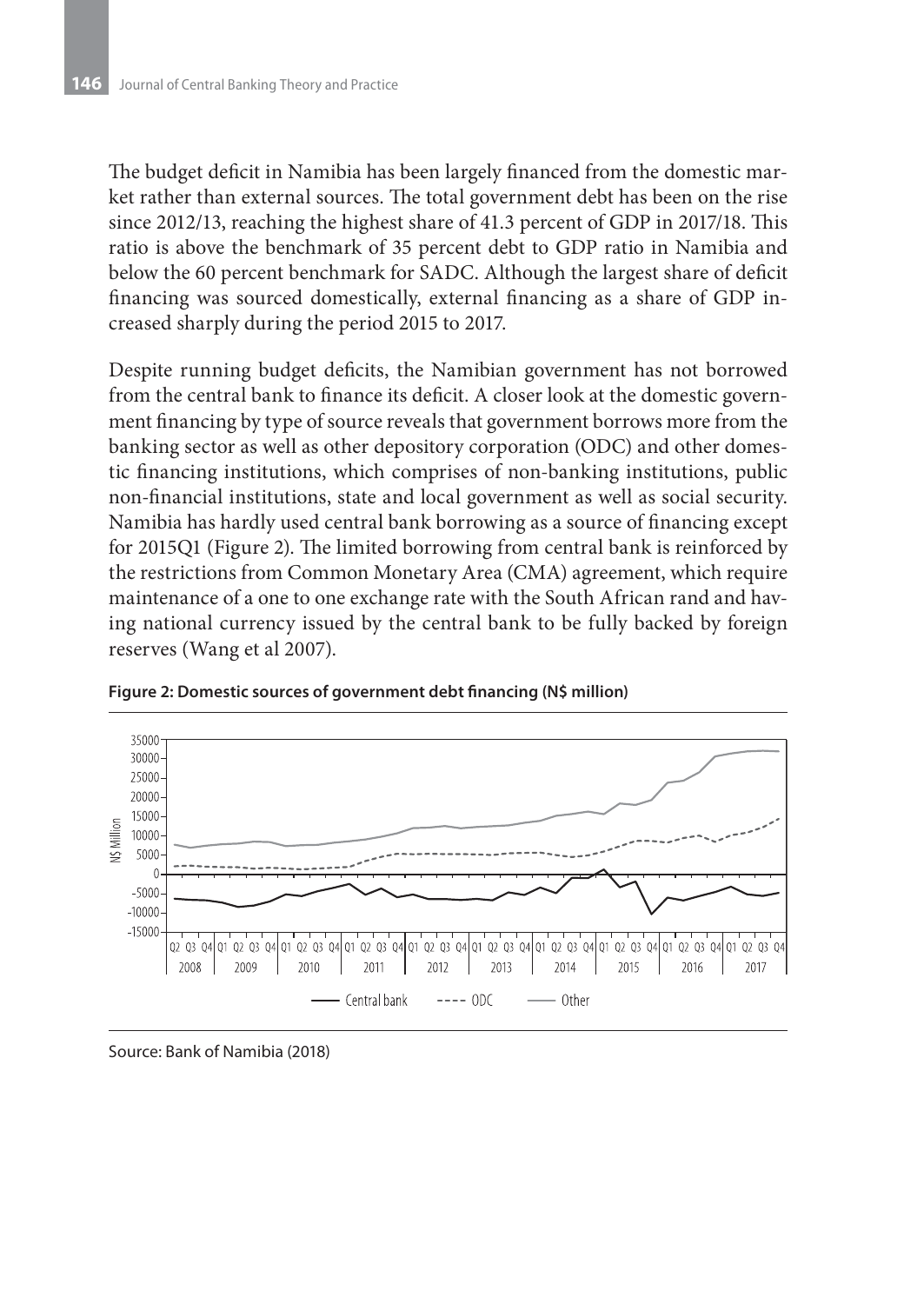# **3. Review of Literature**

### **3.1. Theoretical review**

The view that fiscal deficits can influence monetary policy through its effects on the price level is rooted in the quantity theory of money (QTM). Baldini & Ribeiro (2008) assert that fiscal deficits cause inflation because governments that run persistent fiscal deficits tend, over time, to resort to money creation to finance the deficits and thus inflation is always and everywhere a monetary phenomenon. The debate that fiscal deficit and debt financing lead to inflation appears settled if (deficit) is financed through monetization. However, there is no clear consensus on whether other forms of deficit financing also affect the price level.

The basis that fiscal deficit can have an impact on monetary policy through other channels of deficit financing springs from the fiscal theory of the price level (FTPL). The FTPL theory asserts that money creation is not the only channel through which fiscal policy influences monetary policy. While fiscal policy stances can directly jeopardize the objective of price stability through the accommodation of expansionary fiscal policy, it can also influence the effectiveness of monetary policy indirectly through its effects on other channels of monetary policy transmission (Chileshe & Longa, 2016). Fiscal policy may affect monetary policy effectiveness through the interest and sovereign spreads. High fiscal deficits are associated with higher interest rates on short- and long-term financial assets as per the Fisher Hypothesis<sup>2</sup> (Chileshe & Longa). It is claimed that in a non-Ricardian fiscal dominant regime, an unsustainable fiscal policy and government bonds are considered net wealth, with effects that jeopardize the objective of monetary policy, with the fiscal policy determining the price level (Baldini & Ribeiro, 2008).

High indebtedness, besides the tight monetary conditions, increases the debt burden through interest payments (Alagidede, 2016). This is expected to cause the yield curve to become more positively sloped in anticipation of the deterioration in the fiscal space (Chileshe & Longa, 2016). Thus, theoretically, the effect of fiscal policy on monetary policy can be explained through the following three ways. Firstly, fiscal policy may affect demand for loanable funds through interest rates in the money market. Secondly, unsustainable fiscal policy could lead to higher inflation expectations. Thirdly, the capital market effect that relates to government funding needs may lead to changes in interest rates in response to

<sup>&</sup>lt;sup>2</sup> Fisher Hypothesis is an economic hypothesis stating that the real interest rate is equal to the nominal rate minus the expected rate of inflation.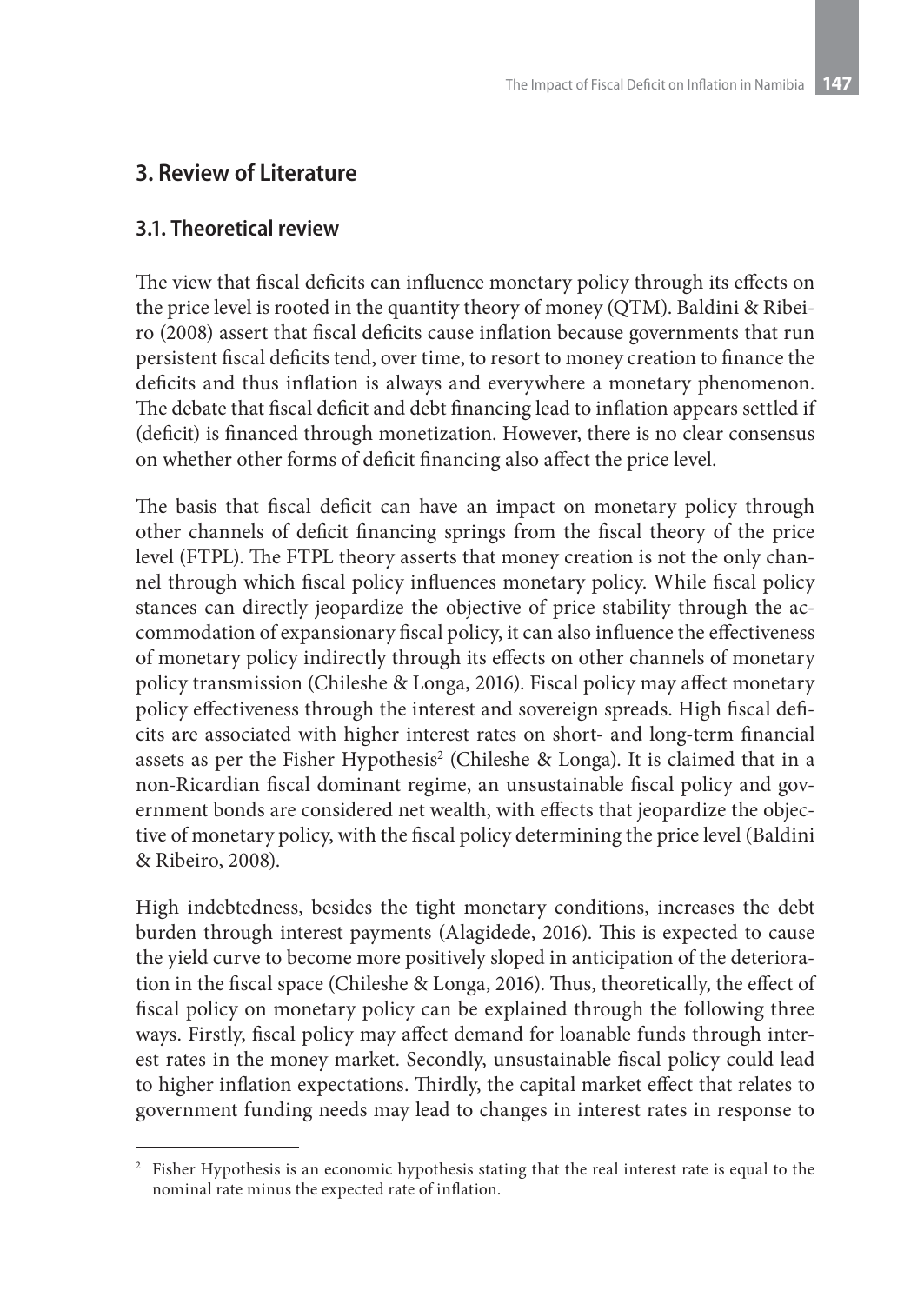fiscal changes. Thus, a rising fiscal deficit will cause higher interest rates on government debt instruments and consequently interest rate spreads (Chileshe & Longa).

Similarly, the nexus between fiscal and monetary policy is also explained by the Keynesian and Monetarist theoretical approaches. According to Bwire & Nampewo (2014), the Keynesian approach views economic growth as the cause of inflation and that government expenditure is a source of economic growth. The Keynesian theory emphasizes the role that fiscal policy plays in stabilizing the economy. In particular, the Keynesian theory suggests that higher government spending in a recession can help enable a quicker economic recovery. The monetarist believes that fiscal policy causes inflation and crowding out in the economy, therefore, it is not helpful in stabilizing the economy. Monetarists believe that inflation is always a monetary phenomenon and they argue that money creation boosts the economy. Monetarists emphasize the importance of controlling the money supply to control inflation. The Keynesians view budget deficits as inflationary because they stimulate aggregate demand in the economy, whereas the monetarists argue that budget deficits are inflationary as they cause money supply growth in the economy.

Furthermore, the literature suggests that fiscal policy can also affect monetary policy through its impact on exchange rates. The Mundell-Flemming model demonstrates the impact of fiscal policy on exchange rates as depending on the openness of the capital account and on the country's exchange rate regime and the associated changes in sovereign default risk. A country with high capital mobility and flexible exchange rate regime with constant country premium, expansionary fiscal policy is expected to lead to an appreciation (Chileshe & Longa, 2016). The appreciation is due to increasing interest rate in the domestic economy, which attracts the inflow of capital. In a fixed exchange rate regime, as is the case with Namibia, expansionary fiscal policy would result in an increase in foreign reserves due to increasing interest rates and increase in money supply.

### **3.2. Theoretical Model**

The theoretical interactions between the fiscal deficit and monetary policy can be based on the Keynesian theory. The Keynesians are of the view that consumer demand and economic growth are the cause of inflation. They believe that government expenditure is a source of economic growth, as demand outstrips supply and puts pressure on inflation. The Keynesian theory emphasises the role that fiscal policy plays in stabilising the economy. In particular, Keynesian theory sug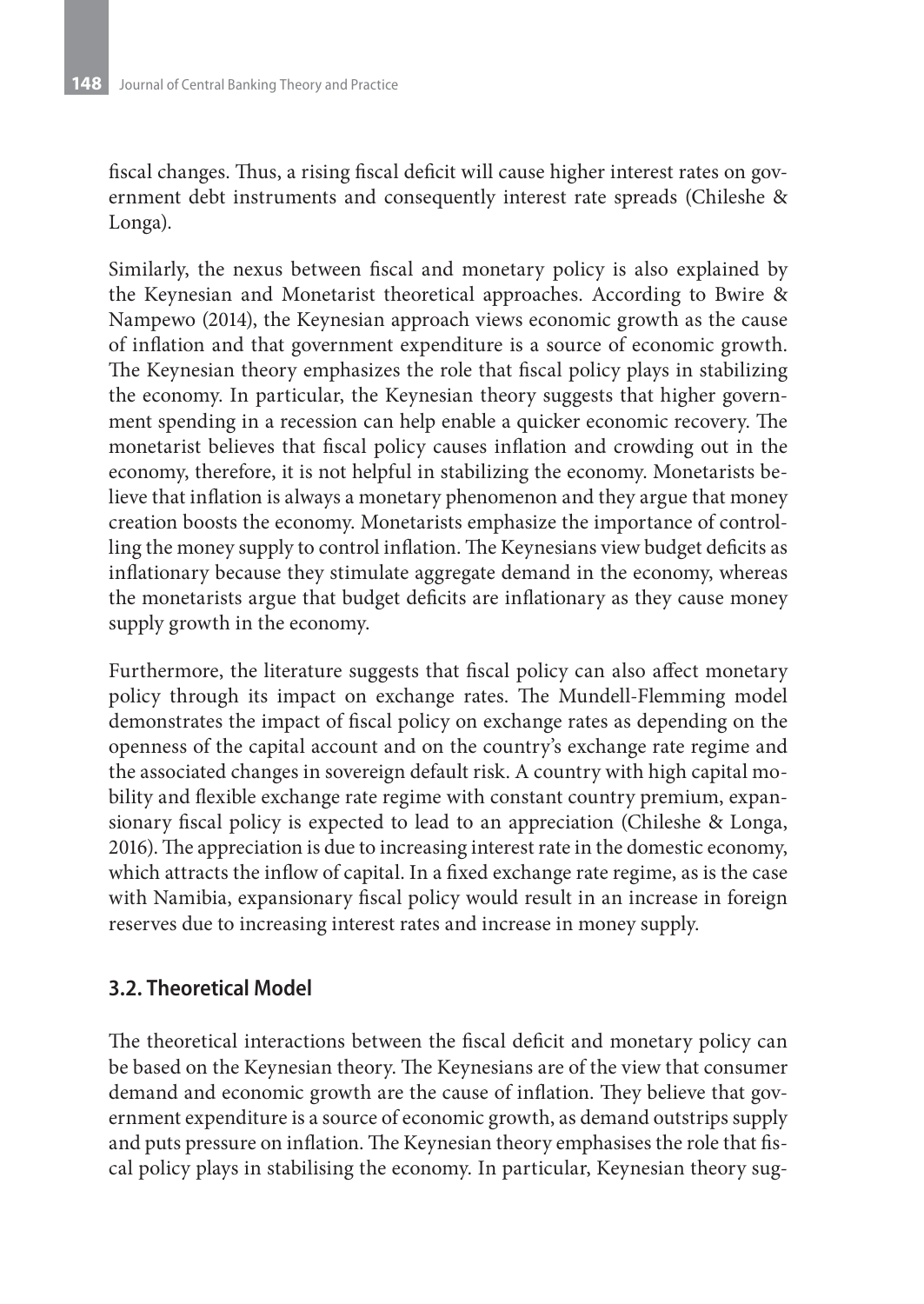gests that higher government spending in a recession can help enable a quicker economic recovery.

Monetarists believe that inflation is always a monetary phenomenon, and argue that money creation temporarily boosts the economy in the short run. They believe that increasing the money supply provides a temporary boost to economic growth and job creation, but results in increase in inflation in the long run. As demand outstrips supply, prices will rise in the long run. Monetarism emphasises the importance of controlling money supply in order to have control of inflation.

The Keynesian's view is that budget deficits are inflationary because they stimulate aggregate demand in the economy, whereas the monetarists argue that budget deficits are inflationary because they cause money supply growth in the economy. Literature generally believes that deficit financing mechanisms play a major role in determining this theoretical divergence. The result may of course not be similar from one economy to the next.

In order to estimate the effect of budget deficit on inflation, this study adopts the theoretical model used by Solomon & De Wet (2004). The model begins with the long-run government budget constraints. This government budget constraint is given by:

$$
\frac{D_{t-1}}{P_t} = \sum \frac{1}{INT_j} \left( Tax_{t-j} - GE_{t+j} + (M_{t+j} - \frac{MS_{t-1-j}}{P_{t+j}}) \right)
$$
(1)

Where:

- $\frac{D_{t-1}}{P_t}$ : *Government debt*  : *The discount rate* : *Total tax revenue* : *Total government expenditure*
- : *Broad money supply*

According to Solomon & de Wet (2004), a scenario where public debt cannot grow, implies that the entire budget deficit is ultimately financed through seigniorage. Imposing this restriction on the public debt, one obtains the following short run budget constraint: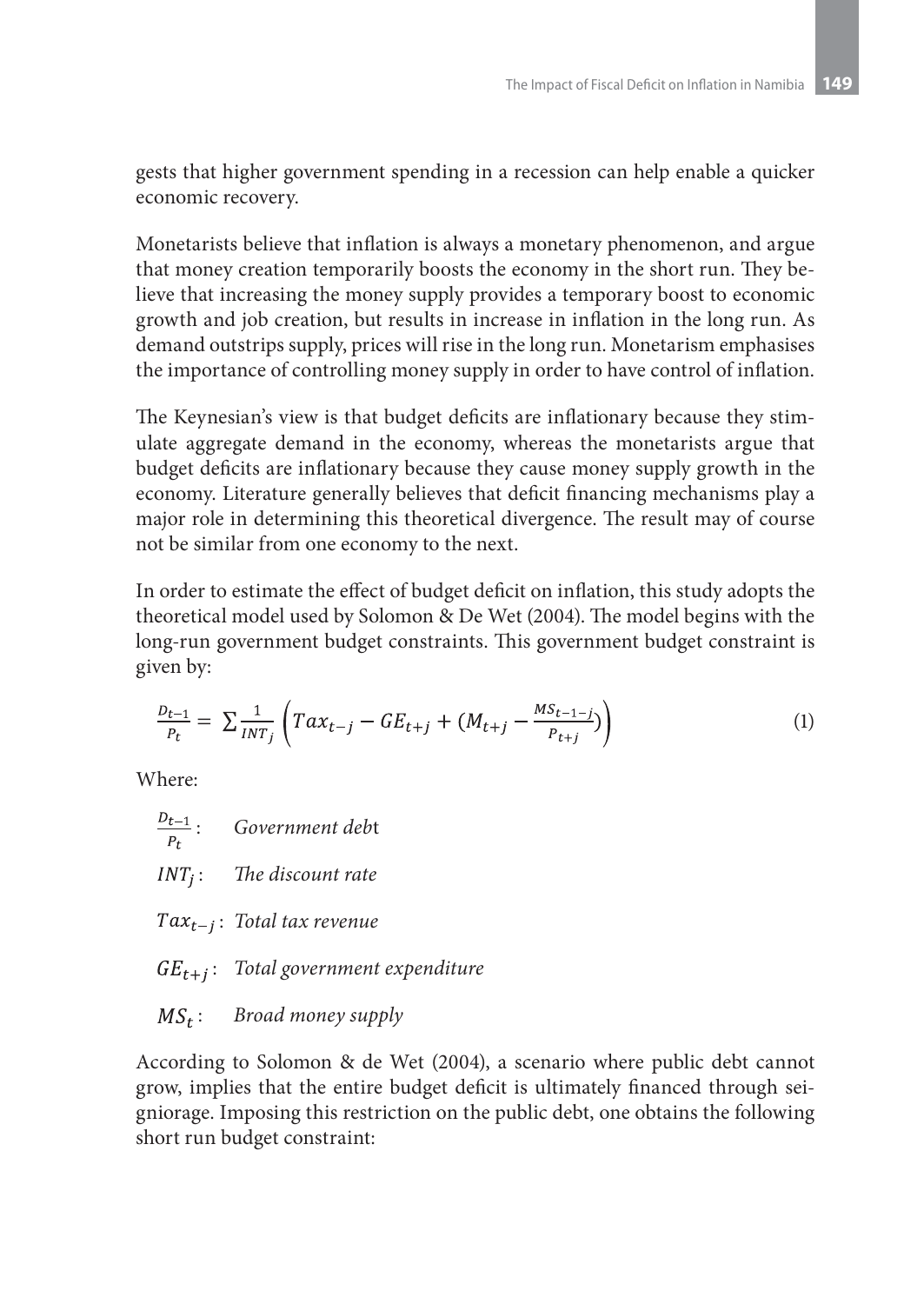$$
\frac{D_{t-1}(t)}{P_t} = Tax_t - GE_t + \left(\frac{MS_t - MS_{t-1}}{P_t}\right)
$$
\n(2)

where  $D(t)$  is the debt with the maturity in period t that has to be paid and is not rolled-over. This can be rewritten as:

$$
\frac{D_{t-1}(t)}{P_t} - Tax - GE_t = \left(\frac{MS_t - MS_{t-1}}{P_t}\right)
$$
\n(3)

The term on the left-hand side of equation (3) is the budget deficit formed from the fiscal deficit and repayment of public debt with the maturity in period *t*. The term on the right-hand side of equation (3) is seigniorage revenue. Seigniorage revenue (SEIN) can be written as a function of the inflation rate and real money supply. This is presented in equation (4)

$$
SEIN = \frac{f(INF_t)MS_{t-1}}{P_t} \tag{4}
$$

Equation (4) represents demand function of money in its reduced form. Since seigniorage revenue is expected to increase when inflation rate rises, equations (3) and (4) can be combined in order to obtain a function where budget deficit and money supply explain the inflation rate. This is presented in equation (5):

$$
INF = \frac{\beta DEF_t P_t}{M S_t} \tag{5}
$$

where  $\beta$  is the inverse linear multiplier,  $DEF_{_{t}}$  is the budget deficit. The budget deficit is computed as  $DEF_t = GE_t - Tax_t - D_{t-1}$ . *M/p* represents the real money supply.

#### **3.3. Empirical literature**

The effect of fiscal deficit on monetary policy variables such as money supply, inflation and the interest rate has generated a vast interest in literature both theoretically and empirically. There is broad consensus that persistently running a high budget deficit results in an increase in the level of prices in the economy, which may affect the effectiveness of monetary policy transmission to the rest of the economy. There is empirical support that public debt affects the effectiveness of monetary policy. Boariu & Bilan (2007) found that debt financing of the budget deficit causes inflation. The results revealed that, in general, developing economies have high inflation associated with high budget deficits, while developed countries show little evidence of a relationship between budget deficit and inflation.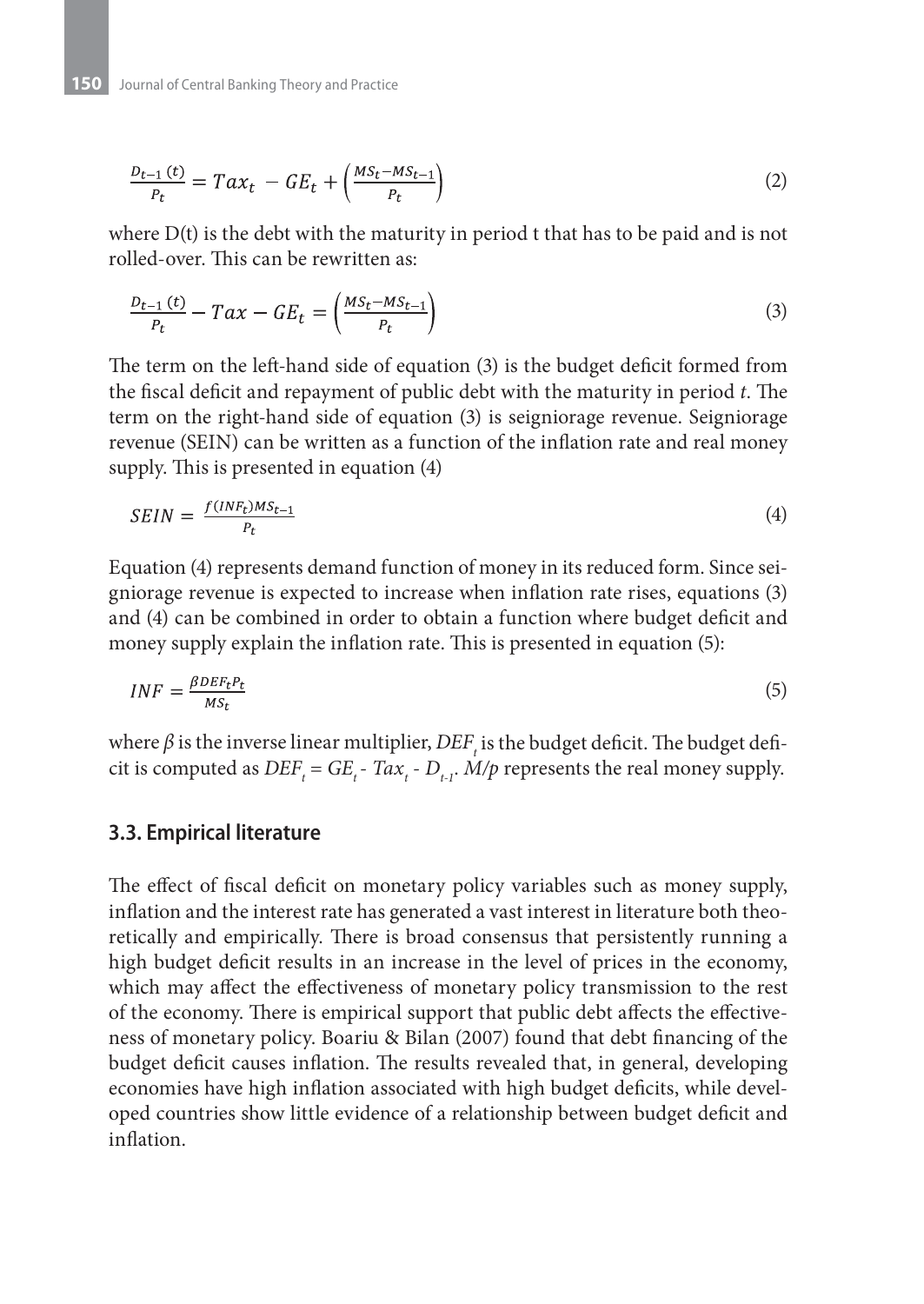The results are overwhelming in terms of deficit financing through monetization, while support is somehow mixed for financing through domestic and external borrowing especially in developing economies. Several studies have found positive relationships between the price level (inflation) and budget deficits or public debt. Van Bon (2015) empirically investigated the relationship between public debt and inflation for 60 developing countries in Asia, Latin America and Africa for the period 1990 to 2014 using the estimation method of difference panel Generalised Methods of Moments (GMM) and Arellano-Bond. The results confirm that public debt has a significant positive influence on inflation. Ahmad, Sheikh, and Tariq (2012) found that domestic debt and domestic debt servicing enhance the price level in Pakistan. Likewise, Memon & Ghumro (2014) also found positive effect of fiscal stimulus on inflation. Mweni, Njunguna, and Oketch (2016) found that external debt has a positive and significant effect on inflation. Similarly, Descalzi & Neder (2017) found a long run relationship between inflation, money issuing, nominal exchange rate and fiscal deficit in Argentina.

In relation to developed economies, the results on the relationship between inflation and public debt seem to be mixed. Kocner (2014) found that a decline in inflation is often associated with the growth of debt, but such relationship is mostly associated with newly acceding countries to the EU. The results further suggest that the level of public debt influences GDP, with a stronger impact when the debt level is above 60 percent of GDP. The results, however, did not support a significant impact on inflation in terms of the level of external debt. Moreover, empirical study by Kliem, Kriwoluzky, & Sarferaz (2016) on monetary –fiscal policy interaction and fiscal inflation conclude that the relationship between fiscal deficits and inflation depends on the interaction between monetary and fiscal policies. They further find that the relationship is high whenever fiscal authorities did not stabilize outstanding debt together with the central bank which accommodated that behaviour.

Bakare, Adesanya, & Bolarinwa (2014) established a long term relationship between budget deficit, money supply and inflation in Nigeria between 1975 and 2012. While Bwire & Nampewo (2014), using Vector Error Correction model (VECM), did not find evidence of the relationship between fiscal deficits and inflation in the short run, they find evidence that in the long run fiscal deficit does trigger inflation. They further found a unidirectional causality running from inflation to fiscal deficit, from money supply to the fiscal deficit, and a feedback causal effect between money supply and inflation in the short-run. Similarly, Solomon & de Wet (2004), using the cointegrating vector analysis, found a significant impact of the budget deficit on inflation in Tanzania, under the assumption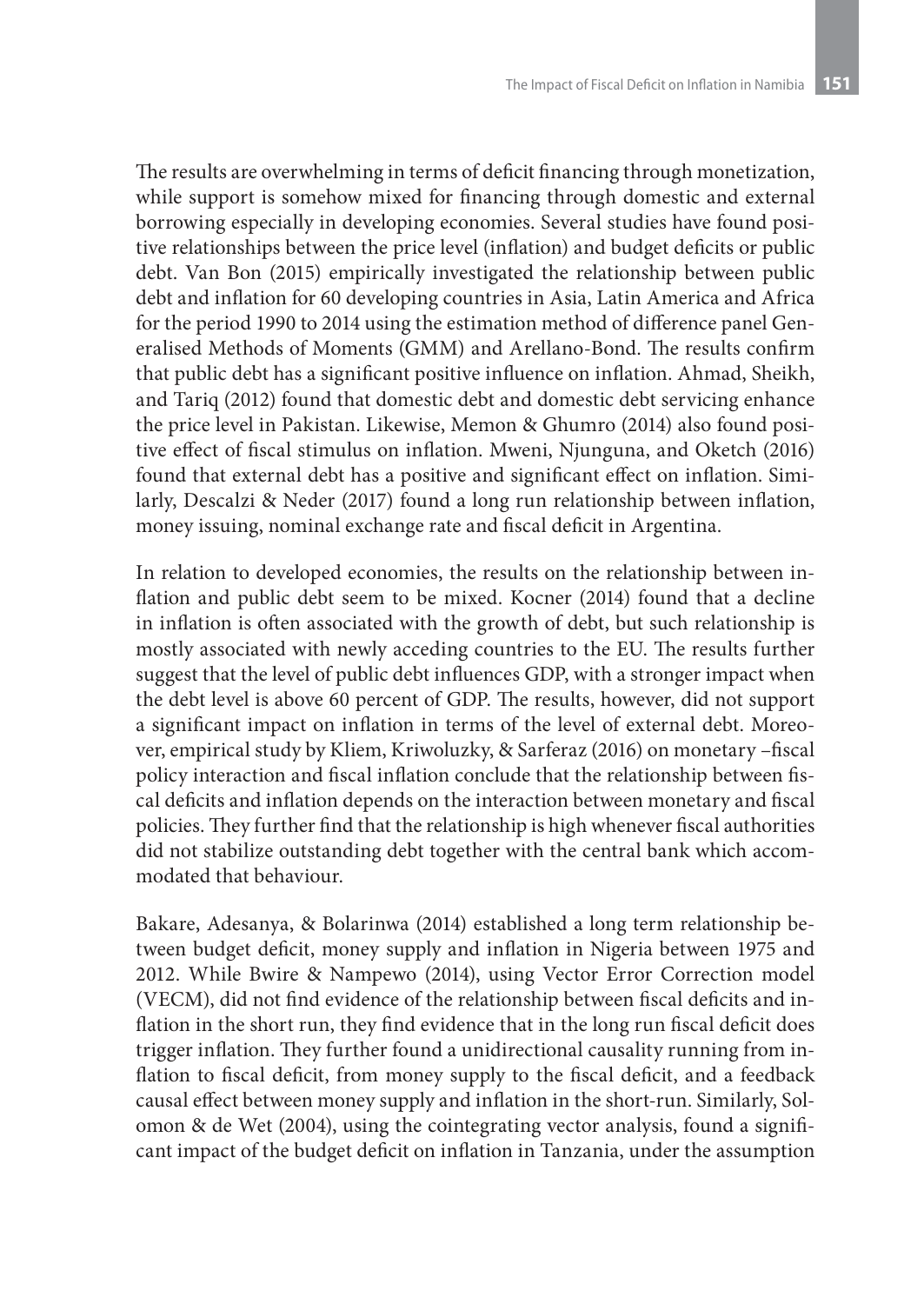of long run monetary neutrality. Simulation results in their study indicated that inflation is very responsive to shocks in the budget deficit as well as GDP.

Makochekanwa (2008) also examined the deficit and inflation nexus in the Zimbabwean economy. The findings of the study revealed that there exists a causal link that runs from the budget deficit to the inflation rate in Zimbabwe, using Johansen (1991, 1995) cointegration technique over the period 1980 - 2005. The study concluded in favour of the fiscal deficit causing an increase in prices levels, and added that massive monetization of the budget deficit experienced in Zimbabwe had significant inflationary effects.

Ssebulime & Edward (2019) investigated the relationship between budget deficit and inflation in Uganda for the period 1980 – 2016. The results revealed that the relationship between the two variables is positive. The results suggest that budget deficit is a driver of inflation in Uganda.

There are, however, some studies that found contrary evidence about the budget deficit and deficit financing causing inflation. Mukhtar & Zakaria (2010), examined the link between fiscal deficit, money supply and inflation in Pakistan, using quarterly data for the period 1960-2007. The results indicated that in the longrun, inflation was not related to the government's budget deficit but only to supply of money. Similarly, the supply of money had no causal connection with the budget deficit. They concluded that there was no significant long-run relationship between inflation and the budget deficit. Likewise, Ezeabasili, Mojekwu & Herbert (2012), found an insignificant positive relationship between inflation and the fiscal deficit in Nigeria. They further found that there was no strong evidence linking past levels of fiscal deficits to inflation in Nigeria during the period 1970 to 2006. Bulawayo, Chibwe & Seshamani (2018) also found weak evidence of the relationship between budget deficit and inflation in Zimbabwe. The results show that there is weak relationship between the two variables in the short run, but not in the long run. These results are contrary to those of Makochekanwa (2008).

Despite the fact that the relationship between fiscal deficit and inflation variables is very important for both developed and developing economies, there is to date no empirical study on Namibia. To our best knowledge, the relationship between fiscal deficit and inflation has not been empirically tested in Namibia. Studies that investigated the determinants of inflation in Namibia did not test the effect of fiscal deficit as an important determinant of inflation. For example, Gaomab II (1998) concluded that there is a dominant influence of South Africa prices on Namibia's inflation. Gaomab II reviewed the experience of inflation in the Namibian economy for the period between 1973 and 1996, using cointegration analysis,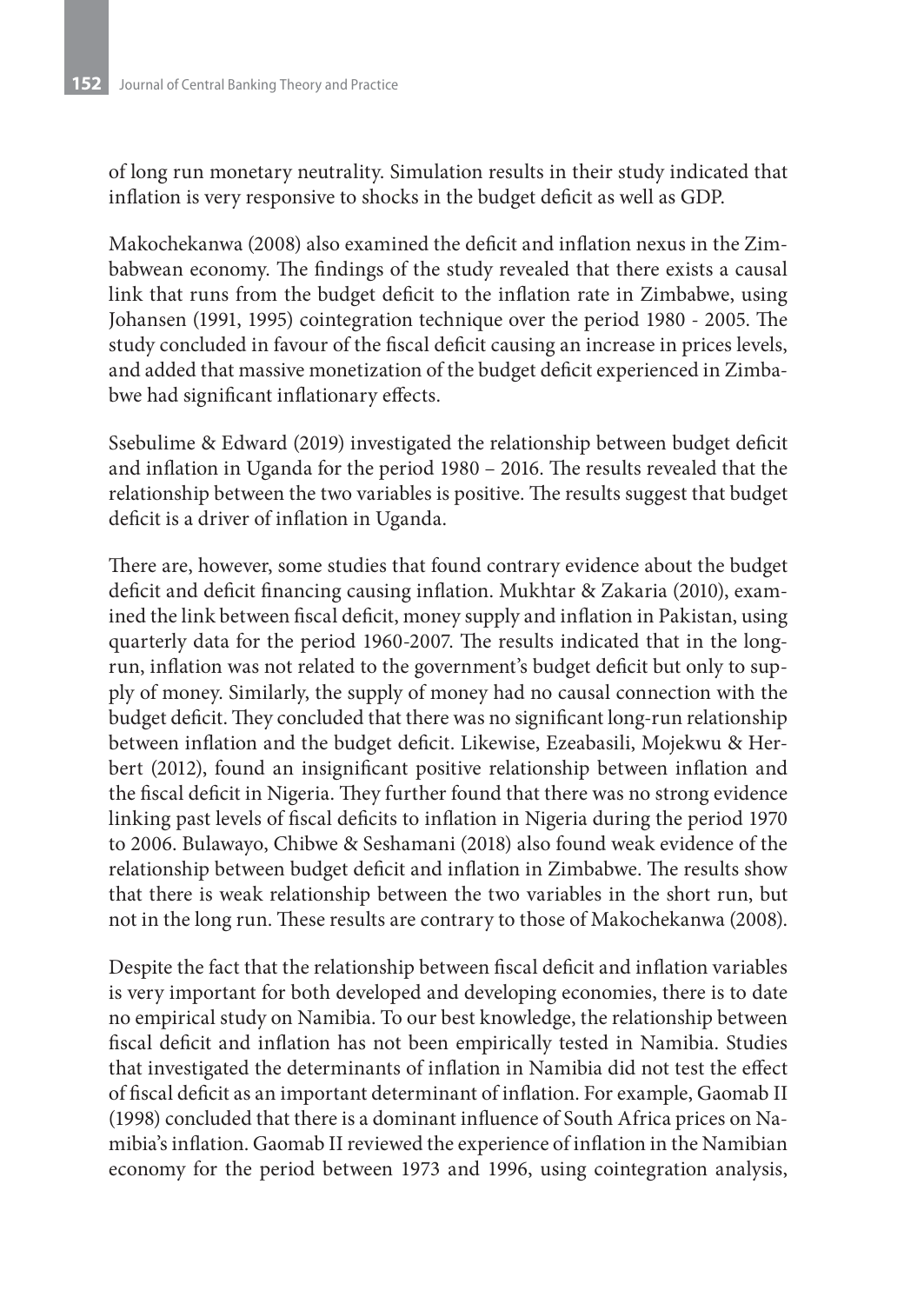error correction modelling (ECM) and structural stability testing for time series analysis and forecasting. The study found that there is a dominant influence of foreign prices and imported inflation from South Africa on Namibian prices and inflation. The study further concluded that the rest of the world, as proxied by the United States prices, broad money supply and money supply, growth in real income and interest rate also have effects on the Namibian inflation. This study did not include fiscal deficit due to unavailability of consistent time series data on fiscal deficit in Namibia. Another empirical study by Odada & Eita (2010) estimated several equations of inflation in Namibia, but did not include fiscal deficit and as a possible explanatory variable. Undji & Kaulihowa (2015) also estimated the determinants of inflation in Namibia using money supply, government expenditure, real GDP and imports as explanatory variables. Undji and Kaulihowa also did not include fiscal deficit as in the model. Hence, this study will fill up the gap in the Namibian literature.

### **4. Methodology**

### **4.1. Empirical model**

To empirically examine effects of the fiscal deficit on monetary policy variables in Namibia, the study modified Bwire & Nampewo (2014) empirical model. The model adopted in this study includes Namibia's consumer price index, budget deficit, prime lending rate, and South Africa's consumer price index. A four variables empirical model is used. Namibia's CPI is the endogenous variable, while fiscal deficit, prime lending rate and South Africa's inflation are treated as exogenous in the model. The empirical model for Namibia is specified in equation 6 as follows.

$$
CPIna_t = (CPIsa_t, fbgdp_t, r_t)
$$
\n<sup>(6)</sup>

Where:

*CPIna* is Namibia's Consumer Price Index (CPI)?

*CPIsa* is South Africa's CPI

*fbgdp* is fiscal deficit as percentage of GDP

*r* is interest rate (prime lending rate)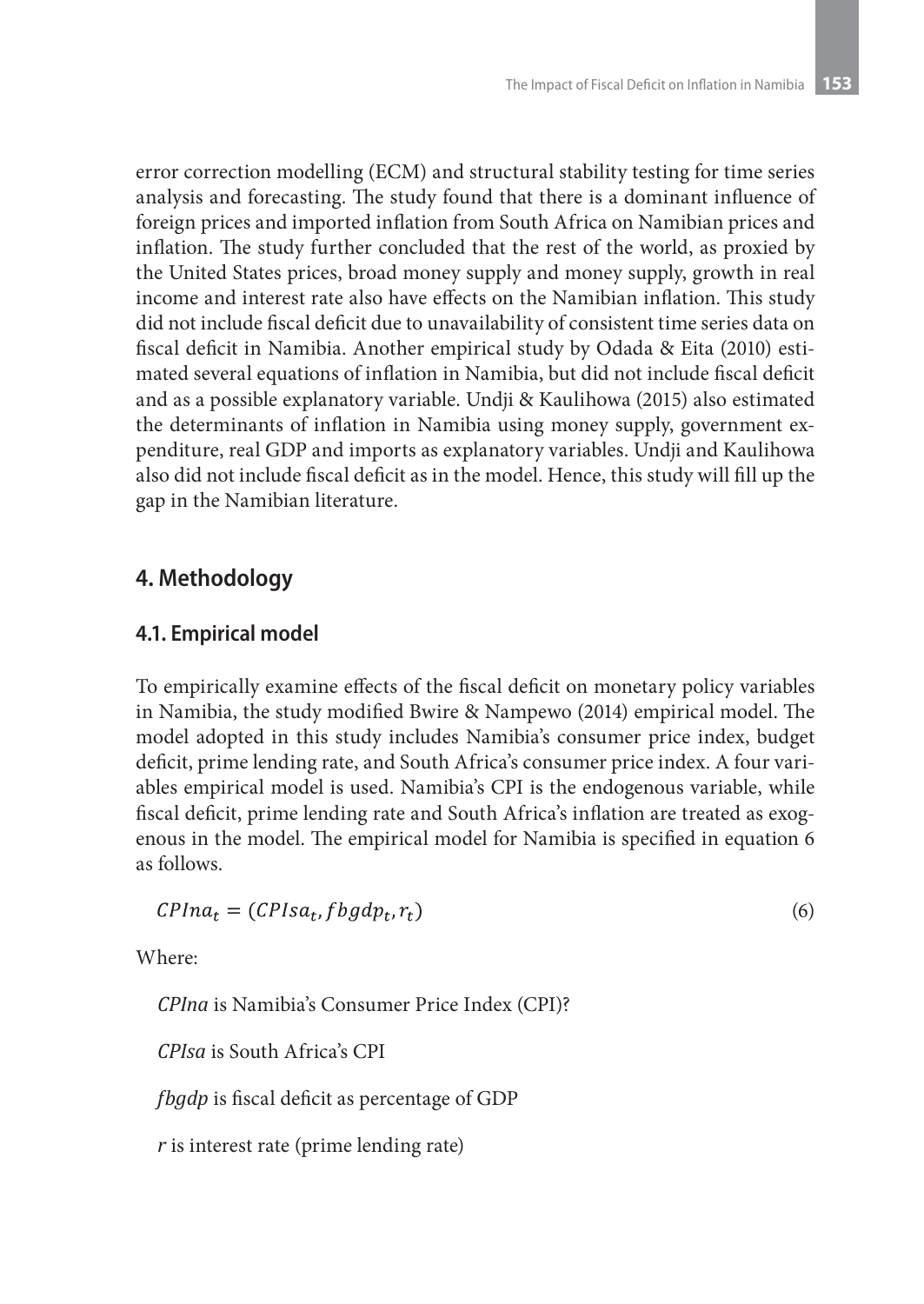From the monetarist perspective, the effect of budget deficit financing on inflation is expected to be positive. As such, the higher the budget deficit financing, the higher the money creation or money supply through borrowing and the higher the rate of inflation. Since Namibia's rate of inflation is influenced by the peg to the South Africa rand, it has surrendered its right of having a completely independent monetary policy system. However, the Bank of Namibia (Namibia's central bank) could still use its repurchase rate (repo) within fairly narrow limits, together with other monetary policy tools<sup>3</sup>, to a certain degree, to influence short-term interest rates, money supply and credit extension to the private sector. This allows the central bank to have control over the domestically induced inflation through expectations and aggregate demand. Based on this, the prime lending rate is used as an explanatory variable. South Africa's inflation is also included as an explanatory variable since Namibia imports more than 60 percent of goods from that country, hence, it is expected to have a direct and positive impact on Namibian prices. The prime lending rate is expected to have a negative impact on inflation because it is used as a monetary policy tool to stabilise prices.

### **4.2. Data**

The study used quarterly time series for the period 2008Q2 and 2017Q4. The variables are fiscal deficit, Namibia's CPI, prime lending rate, and South Africa's inflation. CPI data are in their log forms, prime lending rate is in level, while fiscal deficit is expressed as a percentage of GDP. The results are displayed in Table 1. Data on fiscal deficit and prime lending rate were sourced from Bank of Namibia, while that on Namibia CPI was sourced from Namibia Statistics Agency (NSA). South Africa's CPI data was sourced from the Reserve Bank of South Africa's website. The fiscal deficit variable data were converted to calendar year and then to quarterly data.

### **4.3. Estimation technique**

This paper employed the Autoregressive Distributed Lag Model (ARDL) or bound test methodology technique by Pesaran, Shin and Smith (2001). Additionally, the study used Granger causality approach to establish whether the observed persistent fiscal deficits in Namibia have an impact on monetary policy.

<sup>&</sup>lt;sup>3</sup> These include capital controls and regulatory barriers.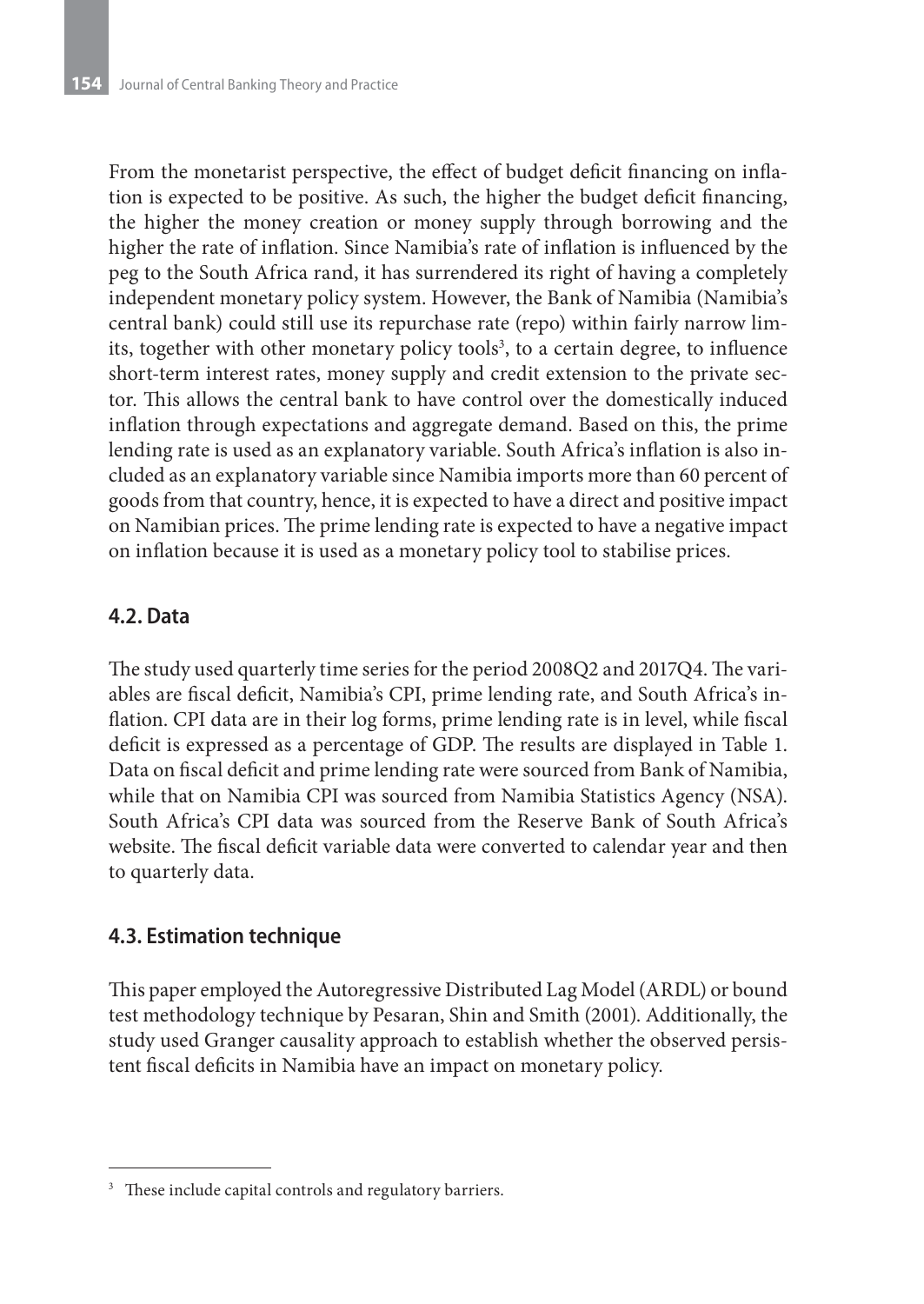This methodology is preferred over other methodologies due to a number of comparative advantages. Firstly, the ARDL method works well with a small sample which is the case for this study (this is supported by studies such as Ncanywa & Letsoalo, 2019; Muyambiri & Odhiambo, 2018; Ozer, Zugic & Tomas-Miskin, 2018). Secondly, it is more preferred because of its flexibility with the mixed order of cointegration associated with economic variables. Thirdly, a dynamic unrestricted error model (UECM) can be derived from the ARDL bound testing through a simple linear transformation. The UECM integrates the short run dynamics with the long run equilibrium without losing any information for the long run. Lastly, the Dynamic Ordinary Least Square (DOLS), which asymptotically removes the sample bias and corrects for endogeneity and serial correlation, can also be derived from the ARDL model. The advantage of DOLS is supported by Eita, Manuel & Naimhwaka (2019), among others. The ARDL bound cointegration equation is specified as follows:

$$
\Delta CPIna = \delta_0 + \sum_{i=1}^n \mu_{1i} \Delta CPIna_{t-p} + \sum_{i=1}^n \mu_{2i} \Delta CPIsa_{t-p} + \sum_{i=1}^n \mu_{3i} \Delta r_{t-p} + \sum_{i=1}^n \mu_{4i} \Delta f b g dp_{t-p} + \gamma_1 c p ina_{t-1} + \gamma_2 c p is a_{t-1} + \gamma_3 r_{t-1} + \gamma_4 f b g dp_{t-1} + \varepsilon_t
$$
 (7)

Where  $\delta_{_0}$  represents the intercept, and  $\mu_{_i}$  are short run parameters,  $\gamma_{_i}$  are long run coefficients and  $\Delta$  is first difference operator while  $\varepsilon_t$  represents residuals. The null hypothesis of no cointegration and alternative hypothesis are tested as follows:

$$
H_0: \gamma_1 = \gamma_2 = \gamma_3 = \gamma_4 = 0
$$
  

$$
H_\alpha: \gamma_1 \neq \gamma_2 \neq \gamma_3 \neq \gamma_4 \neq 0
$$

Failure to reject the null hypothesis implies that there is no cointegration. The opposite indicates that the variables in equation (7) have a long run relationship. The ADRL cointegration technique identifies the long run relationship among the variables in the models. The technique uses the Wald or F-statistics to test for joint significance of  $\gamma_1$ ,  $\gamma_2$ ,  $\gamma_3$  and  $\gamma_4$ .

The use of ARDL methodology above assumes that variables are cointegrated, and this also implies that there must be Granger causality running from at least one direction. The main focus of the Granger causality test is between the CPI and budget deficit in Namibia. Following Granger (1969), Bwire & Nampewo (2014) the causal relationship between the variables is specified as follows: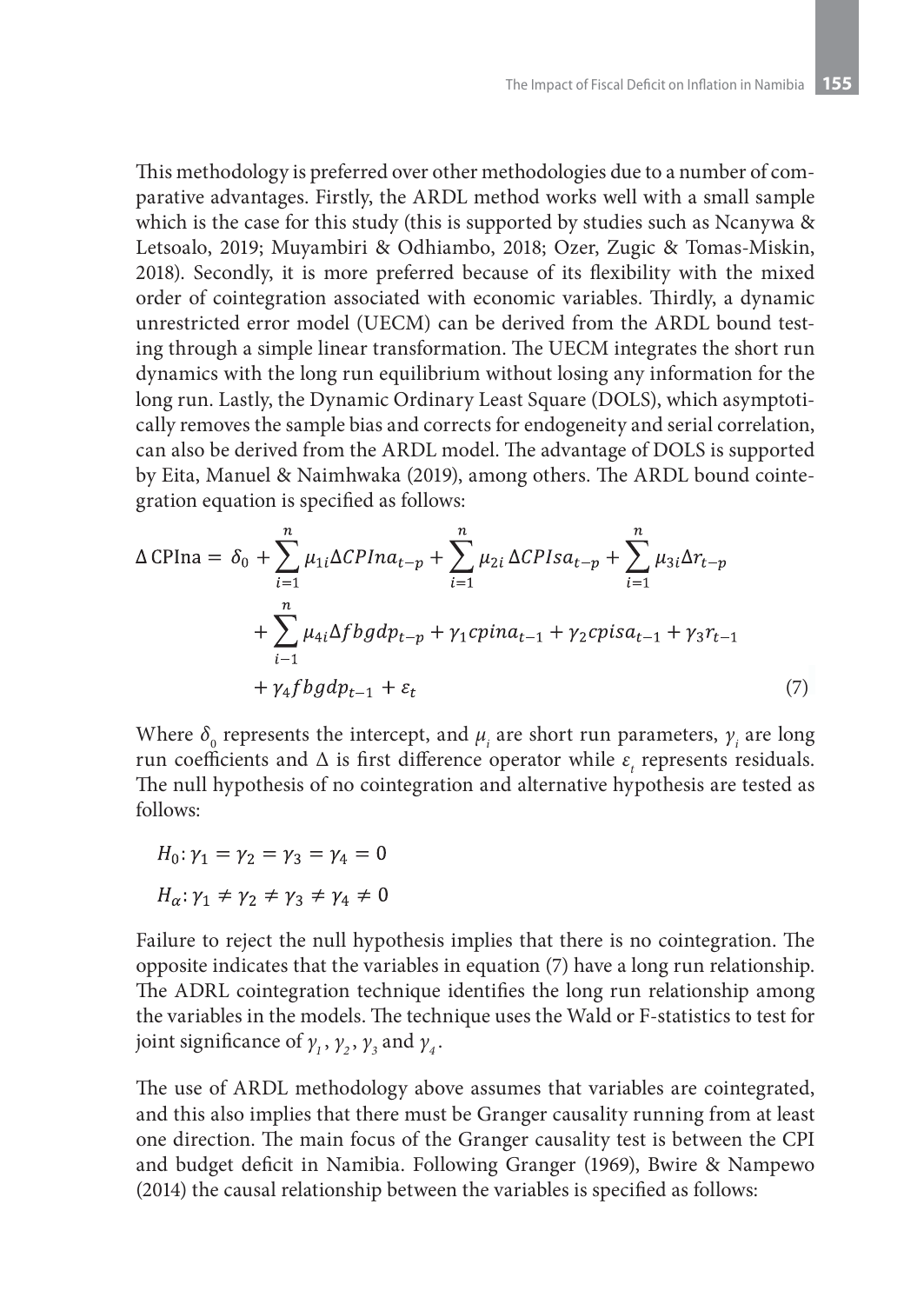$$
\Delta CPIna_t = \alpha_0 + \sum_{i=1}^n \alpha_{1i} \Delta CPIna_{t-p} + \sum_{i=1}^n \alpha_{2i} \Delta CPIsa_{t-p} + \sum_{i=1}^n \alpha_{3i} \Delta r_{t-p} + \sum_{i=1}^n \alpha_{4i} \Delta f b g d p_{t-p} + \alpha_5 E C M_{t-1} + v_{1t}
$$
\n(8)

$$
\Delta CPIsa_{t} = \beta_{0} + \sum_{i=1}^{n} \beta_{1i} \Delta CPIna_{t-p} + \sum_{i=1}^{n} \beta_{2i} \Delta CPIsa_{t-p} + \sum_{i=1}^{n} \beta_{3i} \Delta r_{t-p} + \sum_{i=1}^{n} \beta_{4i} \Delta fbgdp_{t-p} + \beta_{5} ECM_{t-1} + \nu_{2t}
$$
\n(9)

$$
\Delta r_t = \rho_0 + \sum_{i=1}^n \rho_{1i} \Delta CPIna_{t-p} + \sum_{i=1}^n \rho_{2i} \Delta CPIsa_{t-p} + \sum_{i=1}^n \rho_{3i} \Delta r_{t-p} + \sum_{i=1}^n \rho_{4i} \Delta f b g dp_{t-p} + \rho_5 ECM_{t-1} + \nu_{3t}
$$
\n(10)

$$
\Delta f b g d p_t = \phi_0 + \sum_{i=1}^n \phi_{1i} \Delta C P I n a_{t-p} + \sum_{i=1}^n \phi_{2i} \Delta C P I s a_{t-p} + \sum_{i=1}^n \phi_{3i} \Delta r_{t-p} + \sum_{i=1}^n \phi_{4i} \Delta f b g d p_{t-p} + \phi_5 E C M_{t-1} + v_{4t}
$$
\n(11)

Where ECM is the error correction variable;  $\alpha_0$ ,  $\beta_0$ ,  $\rho_0$  and  $\phi_0$  are constants;  $\alpha_{1.5}$ ,  $\beta_{_{1\text{-}5}}, \rho_{_{1\text{-}5}}$  and  $\phi_{_{1\text{-}5}}$  are respective coefficients;  $\phi_{_{1\text{-}4}}$  are the residuals. The ECM differentiates between long run and short run causalities. The individual coefficients' lags as presented in equations (8) to (11) are used in order to test whether the short run relationship between the variablesis significant. If the lagged ECM term is statistically significant, it indicates that there is long run causality.

#### **5. Empirical Results**

#### **5.1. Unit root test**

All variables were subjected to unit root test using Kwiatkowski-Phillips-Schmidt-Shin (KPSS). The unit root results presented in Table 1 revealed that all variables are cointegrated of order one I(1), with the exception of fiscal deficit which is an I(0). The most important procedure of cointegration analysis is to examine the feature of data used in the study. Data was tested for the order of integration or stationarity using Kwiatkowski-Phillips-Schmidt-Shin (KPSS) test, in levels and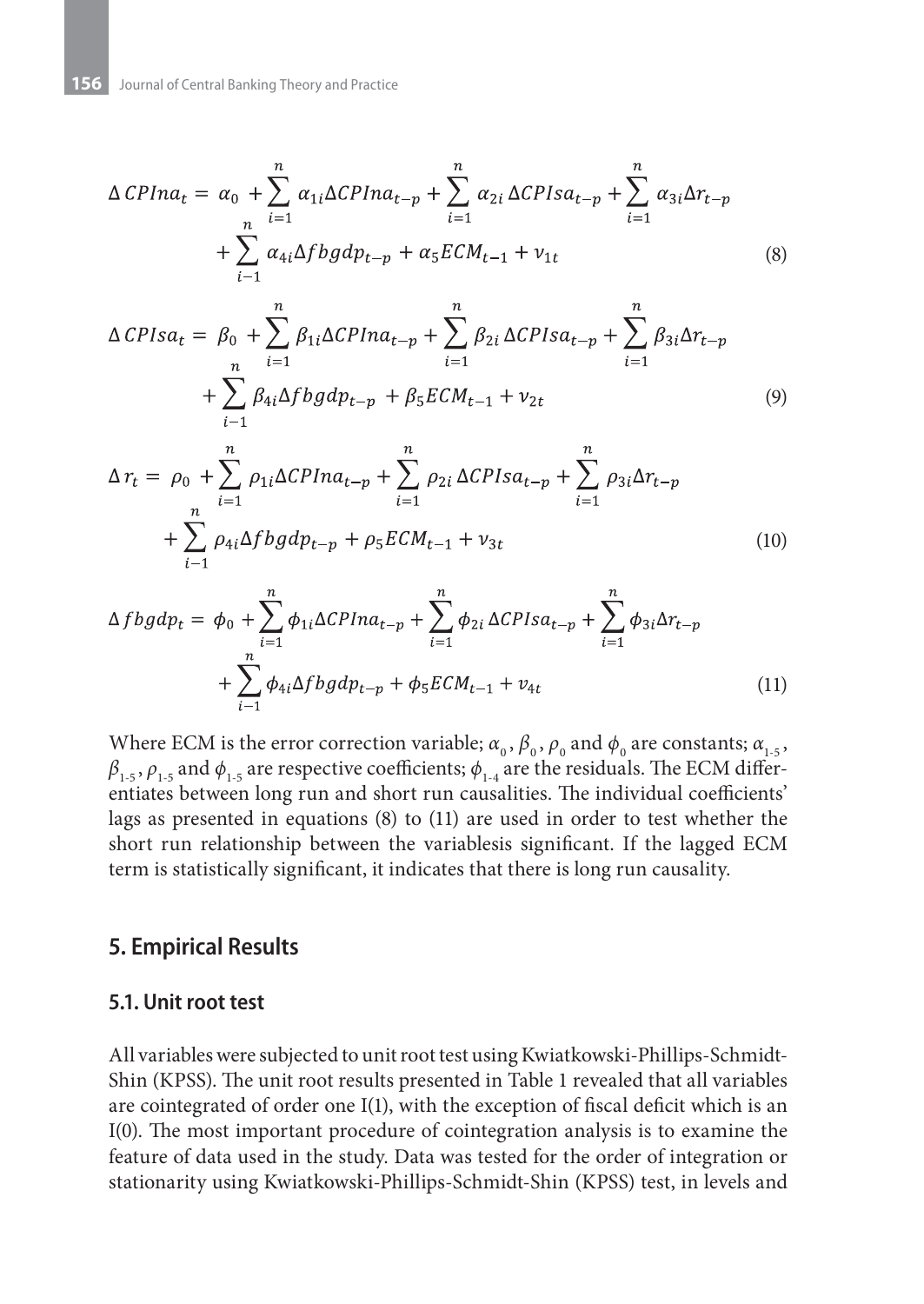with the inclusion of intercepts. The results from KPSS test revealed that all variables with the exception of fiscal deficit are integrated of the same order 1, at 5 percent significant level (Table 1). This implies that these variables except fiscal deficit are not stationary in levels, however, they become stationary after their first differences with intercepts.

|              | Levels with intercept |                 | First difference with intercept |          | Order of    |
|--------------|-----------------------|-----------------|---------------------------------|----------|-------------|
|              | Critical value        | <b>IM-Stats</b> | Critical value                  | LM-Stats | integration |
| CPIna        |                       | 1 009682        |                                 | 0.089145 |             |
| <b>FDGDP</b> |                       | 0.418264        |                                 | 0.109896 | (0)         |
| CPIsa        | 0.463000              | 1 006057        | 0.463000                        | 0066199  |             |
|              |                       | 0 689312        |                                 | 0134855  |             |

#### **Table 1: Kwiatkowski-Phillips-Schmidt-Shin test**

### **5.2. ARDL bounds test of cointegration results**

To test for cointegration, the study applied an ARDL bound test. The existence of cointegration in the model implies that there is a long run equilibrium relationship between Namibia's CPI, South Africa's inflation, fiscal deficit, and the prime lending rate. Results of the bound test of cointegration are presented in Table 2 below.

#### **Table 2: Bound test results4**

|                         | F-statistic | 5% Critical level |             |  |
|-------------------------|-------------|-------------------|-------------|--|
| $H0 =$ Cointegration    |             | Lower Bound       | Upper Bound |  |
| $H1 \neq$ Cointegration | 8417663     |                   | 4,55        |  |

The bound test shows that there is a long run relationship between CPI, fiscal deficit and prime lending rate, and South Africa's CPI in Namibia. Given that the computed ARDL F-statistic is greater than the upper bound at 5% level of significance, the null hypothesis of no cointegration is rejected. The study thus concludes that there is evidence of a long run relationship between the variables.

<sup>4</sup> 2 lags were selected based on Schwarz Information Criterion.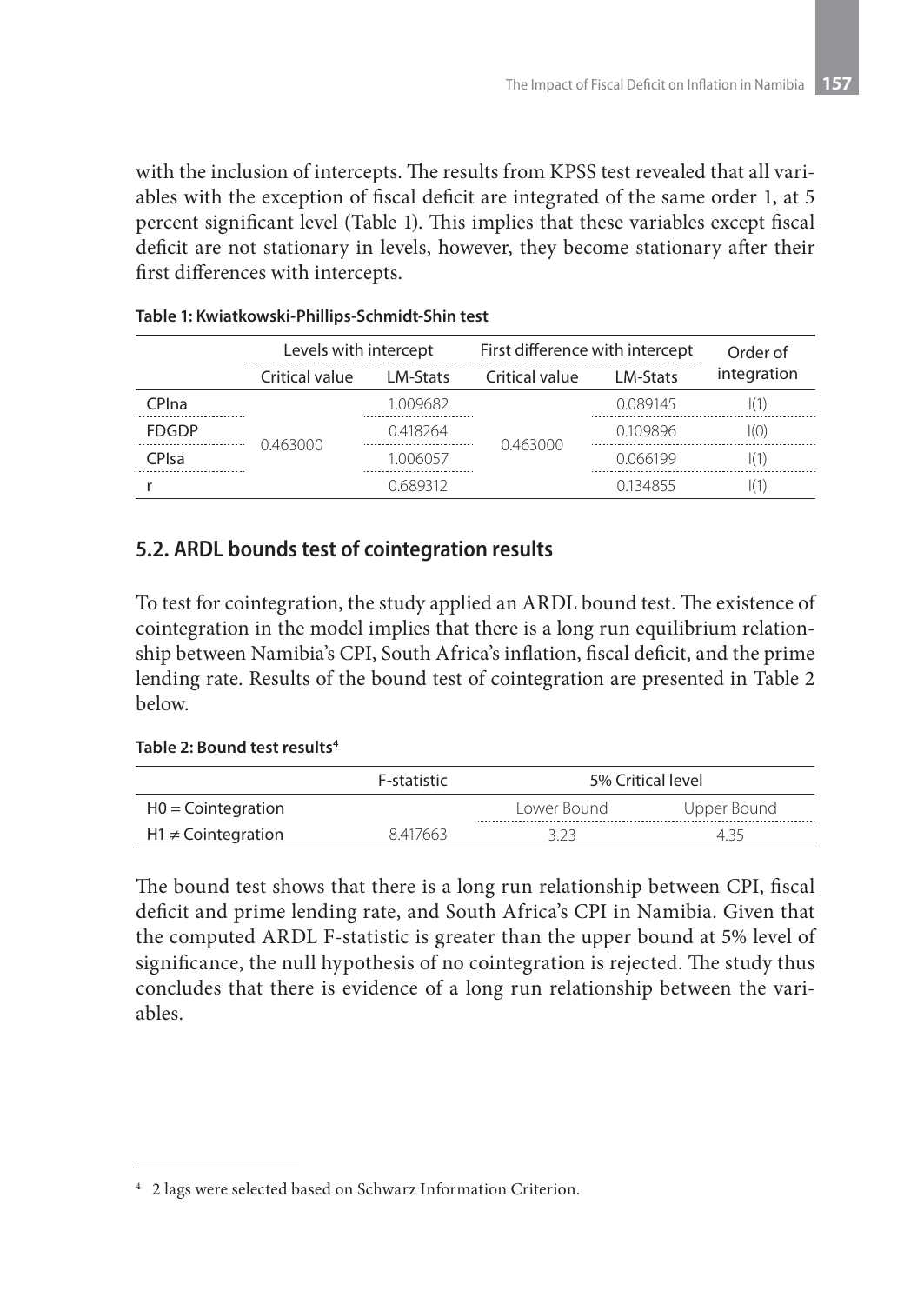### **5.3. Long run results**

The long run results are presented in equation (12). The long run relationship displayed in equation (12) indicates that fiscal deficit has a positive relationship with inflation in Namibia with its coefficient being statistically significant.

$$
lnCPIna = 0.2988 + 0.9954lnCPIsa - 0.0050r + 0.0011FBGDP
$$
\n(12)  
\n(7.8509)<sup>5</sup> (128.8966) (-5.8331) (2.4643)

The result confirms a positive relationship between fiscal deficit and inflation. This means that in the long run, fiscal deficit has significant influence on the level of prices in Namibia. A one percentage increase in the ratio of fiscal deficit to GDP will result in CPI to increase by 0.001 percent. The results also confirmed a long run relationship between South Africa's inflation and the prime lending rate with inflation in Namibia. Accordingly, a one percent increase (fall) in South Africa's inflation will cause the prices in Namibia to increase (fall) by 0.9954 percent. This high coefficient can be explained by the high correlation between Namibia's CPI and South Africa's CPI (Table 5 in the appendix). Despite a smaller magnitude, an inverse relationship between the prime lending rate and inflation in Namibia is revealed in the long run. This implies that a percentage increase (fall) in the lending rate will lead to a decrease (increase) by 0.005 percent in the level of inflation Namibia.

The results revealed that South Africa's prices, fiscal deficit and prime lending rate in Namibia are the main factors contributing to inflation in Namibia. These findings are consistent with Gaomab II (1998), who also found that imported inflation from South Africa has effects on inflation in Namibia. Moreover, the results are consistent with Undji and Kaulihowa (2015), who also found government expenditure as one of the determinants of inflation in Namibia.

### **5.4. Short run results**

The short results are presented in Table 3. The estimated coefficient of the error correction terms (ECT) is significant and has an expected sign (negative). The error correction term coefficient is negative and significant at 5 percent significant level, confirming that there exists a co-integration between variables. The speed of adjustment of any deviations in the short run back to equilibrium level in the long run is 58.4 percent every second quarter (Table 3).

<sup>5</sup> Figures in parenthesis denote t-statistics.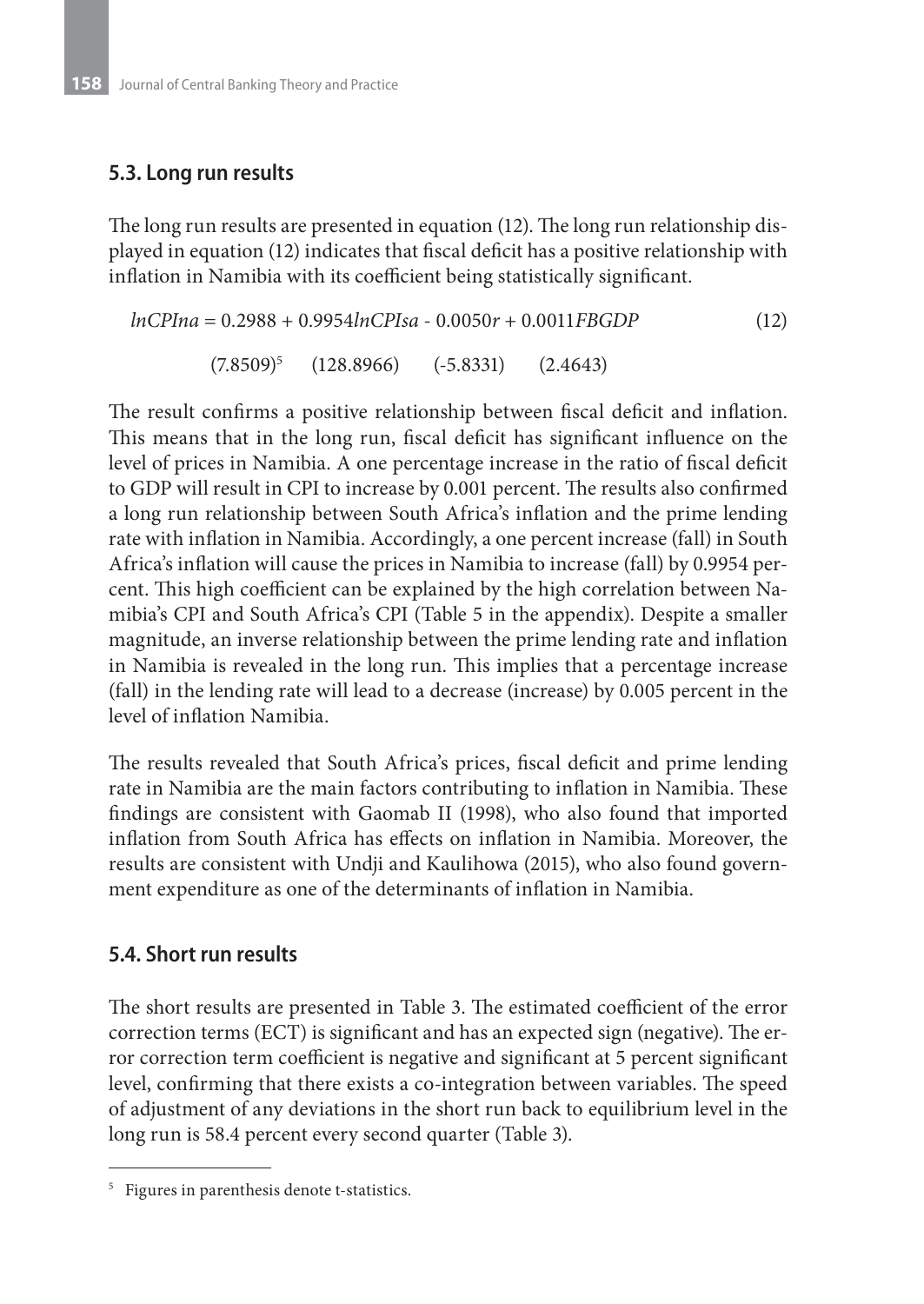|                  | Coefficient | <b>T</b> statistics | Probability |
|------------------|-------------|---------------------|-------------|
| $D(LNCPIna(-1))$ | 0.268774    | 2961280             | N NN 45     |
| D(LNCPIsa)       | 0.581360    | 7933375             | 0.0000      |
| D(r)             | 0.000826    | 0 713142            | 04788       |
| D(FBGDP)         | 0.000667    | 2556818             | 0.0134      |
| $ECM(-1)$        | -0 584052   | -7787130            | I NUUU      |

#### **Table 3: Short run equation**

Moreover, coefficients of fiscal deficit, South Africa's CPI and inflation from the previous quarter are statistically significant, suggesting that the variables affect inflation in the short run, with the level of inflation in South Africa being the major contributor of variations in the Namibia prices. On the contrary, the prime lending rate is statistically insignificant in the short run, which implies that it has no effect on inflation in the short-run.

### **5.5. Granger causality test results**

The results of Granger causality are presented in Table 4. The results show that there is a unidirectional causality running from fiscal deficit to inflation in Namibia. This is indicated by the rejection of the null hypothesis (i.e. FBGDP lagged once and twice do not jointly Granger cause inflation). The results further showed no evidence of short run causation running from inflation to fiscal deficit as the study failed to reject the null hypothesis (Table 4).

|                         | <b>Test Statistics</b> |             |                                                    | Decision       |
|-------------------------|------------------------|-------------|----------------------------------------------------|----------------|
| Variables<br>Chi-square |                        | Probability | <b>Null Hypotheses</b>                             |                |
| <b>FRGDP</b>            | 1263567                | 0.0018      | Fiscal deficit does not granger<br>cause inflation | Reiect         |
| I NCPIsa                | 1385625                | 0.5002      | Inflation does not granger<br>cause fiscal deficit | Fail to reject |

**Table 4: Granger Causality – Walt test**

These results are consistent with those obtained in the long run and short ARDL models. The diagnostic test of the model in Table 5 in the appendix shows that the model is fit and stable. The serial correlation LM-test and Breusch-Pagan-Godfrey further show that the model does not suffer from serial correlation and heteroscedasticity. In addition, the residuals are normally distributed, this implies that the model is fit, and the results are reliable and can be used for policy recommendations.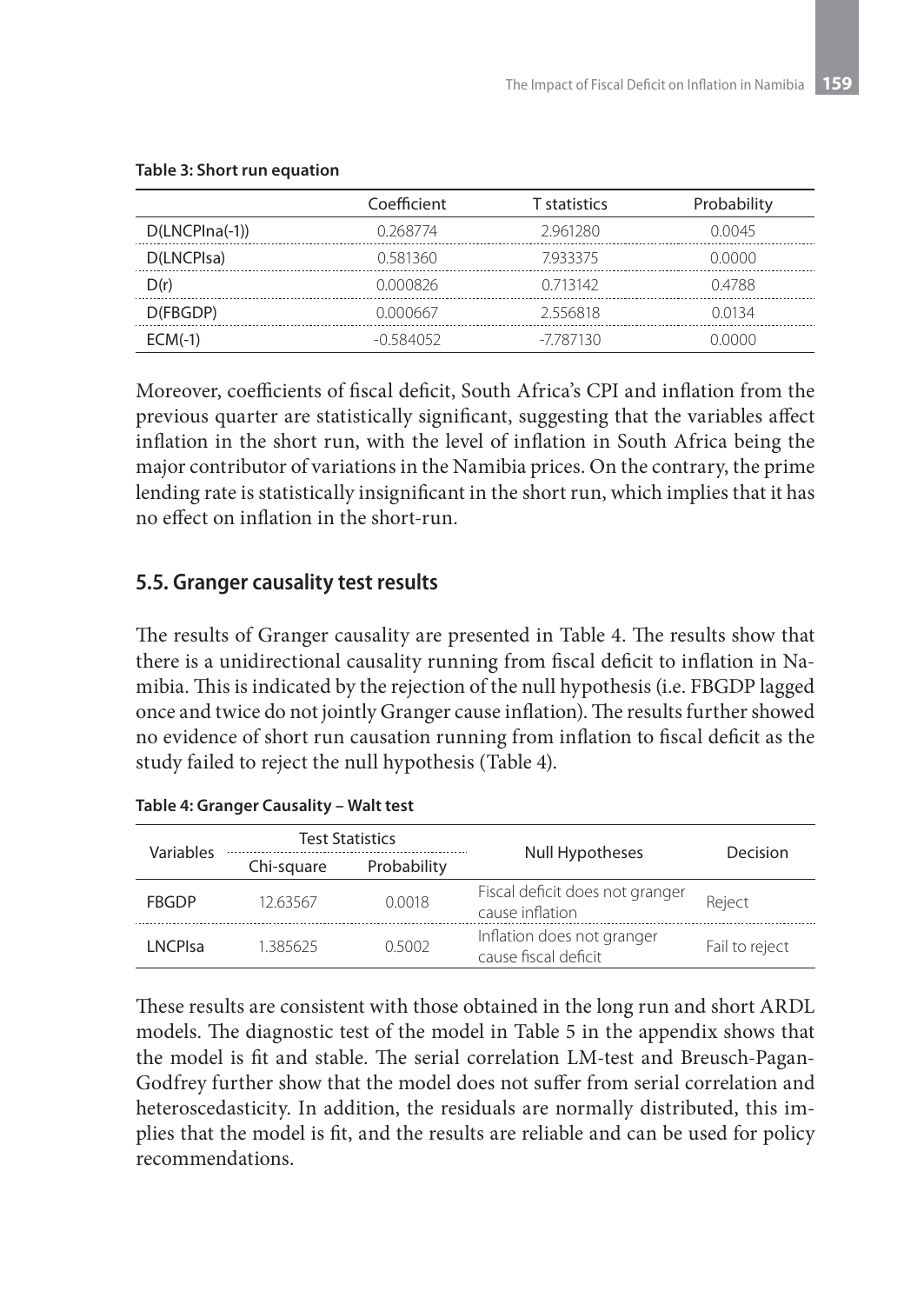### **6. Conclusion and Policy Implications**

The objective of the study was to examine the effect of fiscal deficit on inflation in Namibia. The study applied the ARDL bound test and Granger causality methods to examine the effect of fiscal deficit on inflation for the period between 2008Q2 and 2017Q4. The results show evidence of a long run positive effect of fiscal deficit on inflation in Namibia. There is also evidence that fiscal deficit causes inflation in the short run. It was further observed that variations in the South African inflation lead to significant variations in the Namibian inflation in the long run and short run. A significant long run relationship also exists between the prime lending rate with inflation in Namibia. In the short run, a direct (positive) effect was obtained between the prime lending rate and inflation in Namibia; however, it was not statistically significant. It was further concluded that there is a unidirectional causality running from fiscal deficit to inflation, which confirms the existence of long run and short run relationship between fiscal deficit and inflation in Namibia.

The policy implications from the empirical results is that a negative fiscal balance has both long run and short run effects on inflation, therefore, high government budget deficits could impair monetary policy objective of price stability. Empirically, a negative fiscal balance directly triggers inflation in Namibia, both in the long run and short run. It is therefore, advised that fiscal and monetary policy need to be well coordinated to bring fiscal deficit within acceptable level. Given that the main monetary policy goal in Namibia is to achieve price stability, the results in this study suggest that monitoring budget deficits and price developments in South Africa to develop informed policies is one way to achieve this objective.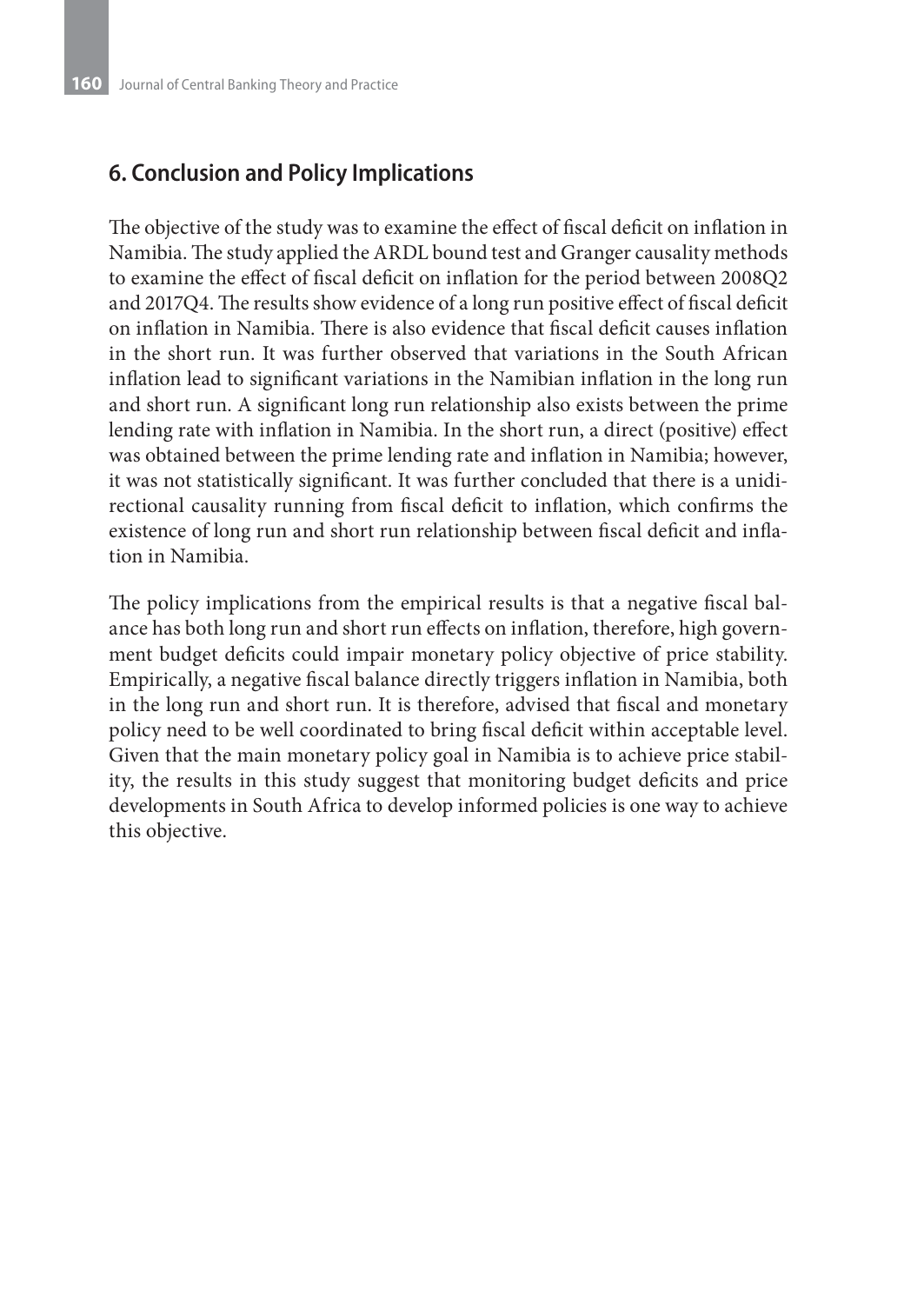### **References**

- 1. Ahmad, M.J. Sheikh, M.R. & Tariq, K. (2012). Domestic debt and inflationary effects: an evidence from Pakistan. *International Journal of Hummanities and Social Sciences*, 2(18), 256 -263.
- 2. Alagidede, P. (2016). Central bank deficit financing in a constrained fiscal space, *International Growth Centre (IGC)*, Working Paper, No. S-33306- GHA-1. University of the Witwatersrand.
- 3. Bakare, I.A.O., Adesanya, O.A. & Bolarinwa, S.A. (2014). Empirical investigation between budget deficit, inflation and money supply in Nigeria. *European Journal of Business and Social Sciences*, 2(12), 120-134.
- 4. Baldini, A. & Ribeiro M. P. (2008). Fiscal and monetary anchors for price stability: Evidence from Sub-Saharan Africa. *IMF Working Paper* No. WP/08/121.
- 5. Boariu, A. & Bilan, I. (2007), Inflationary effects of budget deficit financing in contemporary economies, Analele Stiintifice ale Universitatii "Alexandru Ioan Cuza" din Iasi - Stiinte Economice, Alexandru Ioan Cuza University, Faculty of Economics and Business Administration, 54, 77-82.
- 6. Bulawayo, M., Chibwe, F. & Seshamani, V. (2018). The impact of budget deficits on inflation in Zambia. *Journal of Economics and Development Studies*, 6(2): 13 – 23.
- 7. Bwire, T. & Nampewo, D. (2014). Fiscal deficits financing: implications for monetary policy formulation in Uganda. *Journal of Applied Finance & Banking*, 4(2),125-138.
- 8. Chaudhary, M.A. & Ahmad, N. (1995). Money supply, deficit, and inflation in Pakistan. *The Pakistan Development Review*, 34(4) Part III, 945-956.
- 9. Chileshe, M. P. & Longa, K. (2016). The effects of fiscal policy on the conduct and transmission mechanism of monetary policy in Zambia, *A Report prepared for the COMESA Monetary Institute*. Lusaka, COMESA.
- 10. Descalzi, R. & Neder, V. (2017). Financing fiscal deficits, intertemporal approach under different exchange rate regimes, *Universidad Nacional de Cordoba Research Paper*, Valparaíso s/n. Córdoba, Universidad Nacional de Cordoba.
- 11. Eita, J.H., Manuel, V. & Naimhwaka, E. (2019). Macroeconomic variables and current account balance in an open economy: evidence from Namibia, *Journal for Studies in Economics and Econometrics*, 43(2): 55 – 70.
- 12. Ezeabasili, V, Mojekwu, J. & Herbert, WE (2012), An empirical analysis of fiscal deficit and inflation in Nigeria. *International Business and Management*, 4(1), 105-120.
- 13. Gaomab II, M. (1998). Modelling inflation in Namibia. *Bank of Namibia Occasional Paper*, no.1, Windhoek, Bank of Namibia.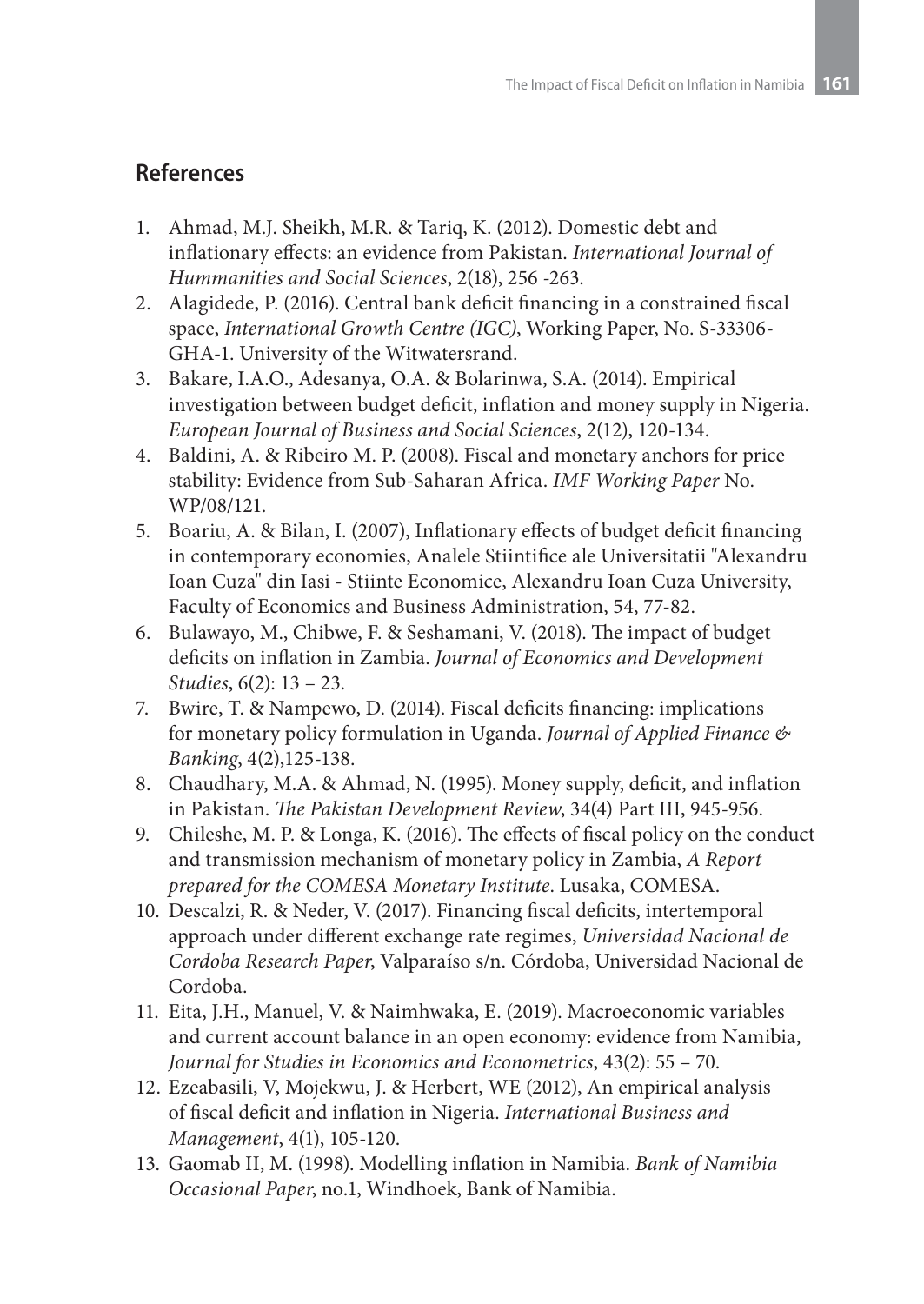- 14. Granger, C.W.J. (1969). Investigating causal relationships by econometric models and cross-spectral methods. *Econometrica*, 37(3), 424-438.
- 15. Kliem, M., Kriwoluzky, A., & Sarferaz, S. (2016). On the low-frequency relationship between public deficits and inflation. *Journal of Applied Econometrics*, 31(3), 566–583.
- 16. Kocner, M. (2014). The impact of public debt on economic growth and inflation. *Acta Universitatis Agriculturae et Silviculturae Mendelianae Brunensis*, 62(6): 1545–1549.
- 17. Kosimbei, G.K. (2009). Budget deficits and macroeconomic performance in Kenya: An empirical analysis: Unpublished Ph.D thesis, Nairobi: Kenyatta University.
- 18. Lwanga, M.M. & Mawejje, J. (2014). Macroeconomic effects of budget deficits in Uganda: A VAR-VECM approach. The Economic Policy Research Centre, Research Paper Series, No. 117. Kampala, Economic Policy Research Centre.
- 19. Makochekanwa, A. (2008). The impact of a budget deficit on inflation in Zimbabwe. *Munich Personal RePEc Archive*, No.24227.
- 20. Memon, P. A. & Ghumro, N.H. (2014). Impact of monetary and fiscal policies on Pakistan's economy using vector autoregressive model. *International SAMANM Journal of Finance and Accounting*, 2(4), 35 – 50.
- 21. Mweni, F.T. Njunguna, A. & Oketch, T. (2016). The effect of external debt on inflation rate in Kenya, 1972 -2012. *International Journal of Financial Research*, 7(4), 198 – 207.
- 22. Mukhtar, T. & Zakaria, M. (2010). Budget deficit, money supply and inflation: The case of Pakistan. *Privredna kretanja i ekonomska politika*,  $20(122)$ , 53 – 67.
- 23. Muyambiri, B. & Odhiambo, N.M. (2018). South Africa's financial development and its role in investment, *Journal of Central Banking Theory and Practice*, 7(1): 101-120.
- 24. Ncanywa, T. & Letsoalo, T.E. (2019). Which among twin hypothesis, twin divergence, and Ricardian's equivalence hold in a developing economy, *Journal of Public Affairs*, 19(2): 1-8.
- 25. Odada, J.E. & Eita, J.H. (2010). Causes of inflation in Namibia: an empirical exploration. *African Finance Journal*, special issue, 44 -57.
- 26. Ozer, M., Zugic, J. & Tomas-Miskin, S. (2018). The relationship between current account deficits and growth in Montenegro: ARDL bounds testing approach. *Journal of Central Banking Theory and Practice*, 7(3): 5 -24.
- 27. Pesaran, M.H., Shin, Y. & Smith, R.Y. (2001). Bound testing approaches to the analysis of level relationship. *Journal of Econometrics*, 16(3), 289-326.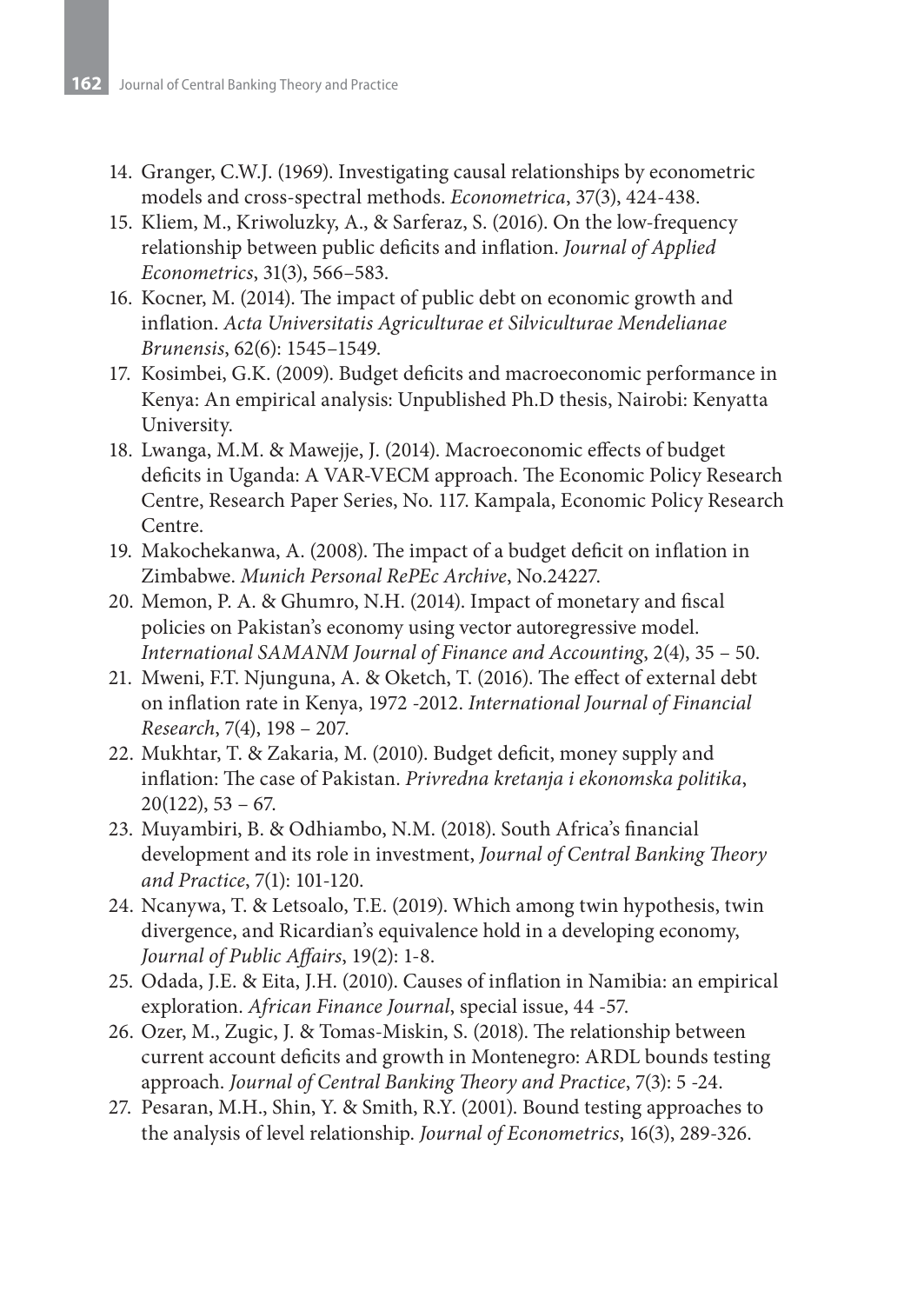- 28. Radukic, A., Markovic, M. & Radovic, M. (2015). The Effect of food prices on inflation in the Republic of Serbia. *Journal of Central Banking Theory and Practice*, 4(2): 23 – 36.
- 29. Ssebulime, K. & Edward, B. (2019). Budget deficit and inflation nexus in Uganda 1980 – 2016: a cointegration and error correction modelling approach. *Journal of Economic Structures*, 8(3): 1-14.
- 30. Solomon, M. & de Wet, W.A. (2004). The effect of a budget deficit on inflation: the case of Tanzania. *South African Journal of Economic and Management*, 7(1), 100 -116.
- 31. Undji, V.J. & Kaulihowa, T. (2015). Determinants of inflation in Namibia: a co-integration approach. *Journal of Business and Management Dynamics*  $5(1), 1 - 6.$
- 32. Wang, J. Masha, I., Shirono, K. & Harris, L. (2007). The Common Monetary Area in Southern Africa: Shocks, adjustments, and policy challenges. *IMF Working Paper*, WP/07/158.
- 33. Van Bon, N. (2015). The Relationship between public debt and inflation in developing countries: Empirical evidence based on difference panel GMM. *Asian Journal of Empirical Research*, 5(9), 128 – 142.